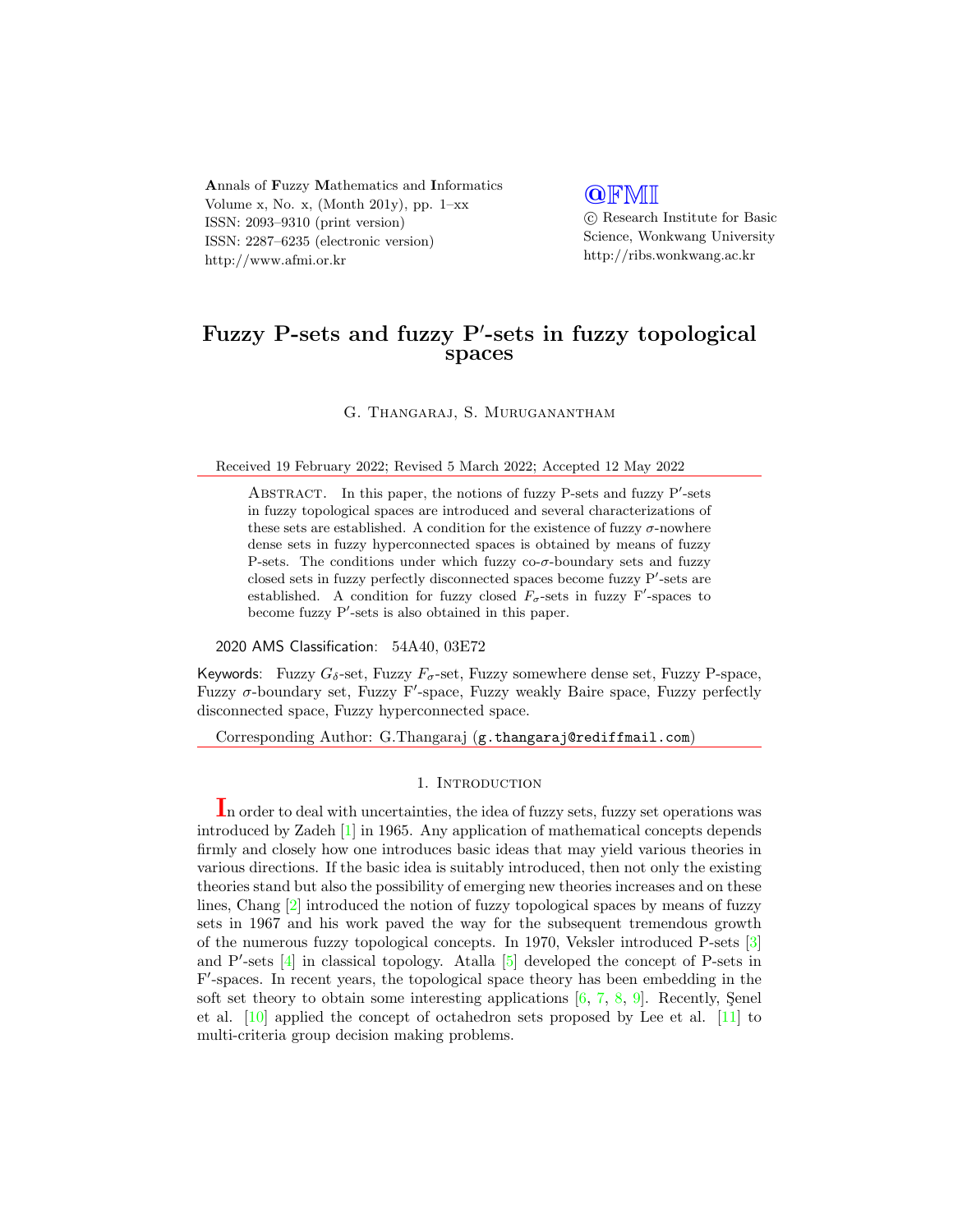In this paper, the concepts of fuzzy P-sets and fuzzy P'-sets in fuzzy topological spaces are introduced and several characterizations of these sets are established. A condition for the existence of fuzzy  $\sigma$ -nowhere dense sets in fuzzy hyperconnected spaces is obtained by means of fuzzy P-sets. The conditions for the existence of fuzzy P'-sets in fuzzy perfectly disconnected spaces are also obtained. The condition under which fuzzy  $P$  -sets become fuzzy  $P'$ -sets in fuzzy topological spaces and the fuzzy co- $\sigma$ -boundary sets and fuzzy closed sets in fuzzy perfectly disconnected spaces become fuzzy  $P'$ -sets are established. It is also established that if the fuzzy co- $\sigma$ -boundary sets are fuzzy dense sets in fuzzy perfectly disconnected spaces, then the fuzzy co- $\sigma$ -boundary sets are not fuzzy P'-sets. Finally a condition for fuzzy closed  $F_{\sigma}$ -sets in fuzzy  $F'$ -spaces to become fuzzy  $P'$ -sets is obtained in this paper. There is a need and scope of investigation considering different types of P-sets to study fuzzy F'-spaces and fuzzy F-spaces.

### 2. Preliminaries

In order to make the exposition self-contained, some basic notions and results used in the sequel, are given. In this work by  $(X, T)$  or simply by X, we will denote a fuzzy topological space due to Chang  $(1968)$ . Let X be a non-empty set and I the unit interval [0, 1]. A fuzzy set  $\lambda$  in X is a mapping from X into I. The fuzzy set  $0_X$ is defined as  $0_X(x) = 0$  for all  $x \in X$  and the fuzzy set  $1_X$  is defined as  $1_X(x) = 1$ for all  $x \in X$ .

**Definition 2.1** ([\[2\]](#page-12-1)). Let  $(X, T)$  be a fuzzy topological space and  $\lambda$  be any fuzzy set in  $(X, T)$ . The *interior*, the *closure* and the *complement* of  $\lambda$  are defined respectively as follows:

(i)  $int(\lambda) = \bigvee \{ \mu/\mu \leq \lambda, \mu \in T \},\$ (ii)  $cl(\lambda) = \bigwedge \{ \mu/\lambda \leq \mu, 1 - \mu \in T \},\$ 

(iii)  $\lambda'(x) = 1 - \lambda(x)$ , for all  $x \in X$ .

For a family  $\{\lambda_i/i \in I\}$  of fuzzy sets in  $(X,T)$ , the union  $\psi = \bigvee_i \lambda_i$  and the intersection  $\delta = \bigwedge_i \lambda_i$ , are defined respectively as

(iv) 
$$
\psi(x) = \sup_i {\lambda_i(x)/x \in X}
$$
.  
(v)  $\delta(x) = \inf_i {\lambda_i(x)/x \in X}$ .

<span id="page-1-0"></span>**Lemma 2.2** ([\[12\]](#page-12-11)). For a fuzzy set  $\lambda$  of a fuzzy topological space X,

- (1)  $1 int(\lambda) = cl(1 \lambda),$
- (2)  $1 cl(\lambda) = int(1 \lambda)$ .

**Definition 2.3.** A fuzzy set  $\lambda$  in a fuzzy topological space  $(X, T)$  is called a

- (i) fuzzy dense set, if there exist no fuzzy closed set  $\mu$  in X such that  $\lambda < \mu < 1$ , i.e.,  $cl(\lambda) = 1$  in X [\[13\]](#page-12-12),
- (ii) fuzzy nowhere dense set, if there exist no non-zero fuzzy open set  $\mu$  in X such that  $\mu < cl(\lambda)$ , i.e.,  $intcl(\lambda) = 0$  in X [\[13\]](#page-12-12),
- (iii) fuzzy somewhere dense set, if there exists a non-zero fuzzy open set  $\mu$ in X such that  $\mu < cl(\lambda)$ , i.e.,  $intcl(\lambda) \neq 0$  in X [\[14\]](#page-13-0),
- (iv) fuzzy pre-open set, if  $\lambda \leq intcl(\lambda)$  and fuzzy pre-closed set, if  $clint(\lambda) \leq \lambda$ in  $X$  [\[15\]](#page-13-1),
- (v) fuzzy regular open set, if  $\lambda = intcl(\lambda)$  and fuzzy regular closed set, if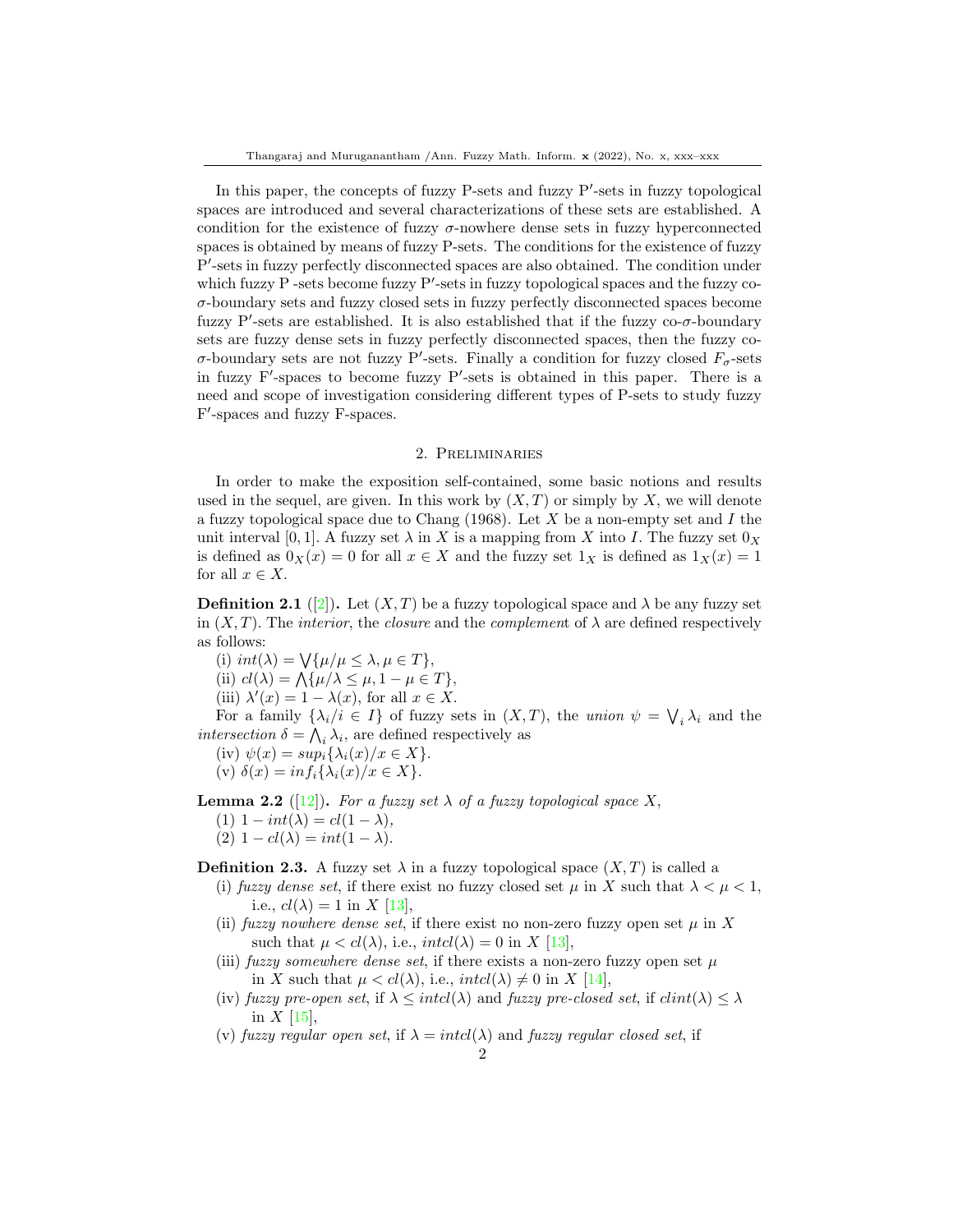$\lambda = clint(\lambda)$  in X [\[12\]](#page-12-11),

- (vi) fuzzy  $G_{\delta}$ -set, if  $\lambda = \bigwedge_{i=1}^{\infty} (\lambda_i)$ , where  $\lambda_i \in T$  [\[17\]](#page-13-2),
- (vii) fuzzy  $F_{\sigma}$ -set, if  $\lambda = \bigvee_{i=1}^{\infty} (\lambda_i)$ , where  $1 \lambda_i \in T$  [\[17\]](#page-13-2),
- (viii) fuzzy  $\sigma$ -boundary set, if  $\lambda = \vee_{i=1}^{\infty} (\mu_i)$ , where  $\mu_i = cl(\lambda_i) \wedge (1 \lambda_i)$  and  $(\lambda_i)'s$  are fuzzy regular open sets in X [\[17\]](#page-13-3),
- (ix) fuzzy  $\sigma$ -nowhere dense set, if  $\lambda$  is a fuzzy  $F_{\sigma}$ -set in X such that  $int(\lambda) = 0$  [\[18\]](#page-13-4).

**Definition 2.4.** A fuzzy topological space  $(X, T)$  is called a

- (i) fuzzy hyperconnected space, if every non-null fuzzy open subset of  $X$  is fuzzy dense in  $X$  [\[19\]](#page-13-5),
- (ii) fuzzy perfectly disconnected space, if for any two non-zero fuzzy sets  $\lambda$  and  $\mu$  defined on X with  $\lambda \leq 1 - \mu$ ,  $cl(\lambda) \leq 1 - cl(\mu)$  in X [\[20\]](#page-13-6),
- (iii) fuzzy F'-space, if  $\lambda \leq 1 \mu$ , where  $\lambda$  and  $\mu$  are fuzzy  $F_{\sigma}$ -sets in X, then  $cl(\lambda) \leq 1-cl(\mu)$  in X) [\[21\]](#page-13-7),
- (iv) fuzzy weakly Baire space, if  $int(\bigvee_{i=1}^{\infty} \mu_i) = 0$ , where  $\mu_i = cl(\lambda_i) \wedge (1 \lambda_i)$ and  $(\lambda_i)'s$  are fuzzy regular open sets in X [\[17\]](#page-13-3),
- (v) fuzzy globally disconnected space, if each fuzzy semi-open set in  $X$  is fuzzy open, i.e., if  $\lambda \leq \text{dint}(\lambda)$  for a fuzzy set  $\lambda$  defined on X, then  $\lambda \in T$  [\[22\]](#page-13-8),
- (vi) fuzzy P-space, if each fuzzy  $G_{\delta}$ -set in X is fuzzy open in X [\[23\]](#page-13-9),
- (vii) fuzzy open hereditarily irresolvable space, if  $intcl(\lambda) \neq 0$ , then  $int(\lambda) \neq 0$ for any non-zero fuzzy set  $\lambda$  in X [\[24\]](#page-13-10).

<span id="page-2-0"></span>**Theorem 2.5** ([\[17\]](#page-13-3)). If  $\lambda$  is a fuzzy  $\sigma$ -boundary set in a topological space  $(X, T)$ , then  $\lambda$  is a fuzzy  $F_{\sigma}$ -set in X.

<span id="page-2-2"></span>**Theorem 2.6** ([\[20\]](#page-13-6)). If  $\lambda \leq 1 - \mu$ , where  $\mu$  is a fuzzy closed set in a fuzzy perfectly disconnected space  $(X, T)$ , then there exists a fuzzy regular open set  $\delta$  in X) such that  $int(\lambda) \leq \delta \leq 1 - \mu$ .

<span id="page-2-3"></span>**Theorem 2.7** ([\[20\]](#page-13-6)). If  $\lambda$  is a fuzzy set in a fuzzy perfectly disconnected space  $(X, T)$ , then  $int(\lambda)$  is a fuzzy closed set in X.

<span id="page-2-1"></span>**Theorem 2.8** ([\[14\]](#page-13-0)). If  $\lambda$  is a fuzzy somewhere dense set in a topological space  $(X, T)$ , then  $cl(\lambda)$  is a fuzzy somewhere dense set in X.

<span id="page-2-4"></span>**Theorem 2.9** ([\[17\]](#page-13-3)). If  $\lambda$  is a fuzzy co- $\sigma$ -boundary set in a fuzzy perfectly disconnected space  $(X, T)$ , then there exists a fuzzy  $G_{\delta}$ -set  $\delta$  in X such that  $\lambda \leq \delta$ .

<span id="page-2-5"></span>**Theorem 2.10** ([\[17\]](#page-13-3)). Let  $(X, T)$  be the fuzzy topological space. Then the following are equivalent:

- $(1)$  X is a fuzzy weakly Baire space,
- (2)  $int(\lambda) = 0$  for each fuzzy  $\sigma$ -boundary set  $\lambda$  in X,
- (3)  $cl(\gamma) = 1$  for each fuzzy co-σ-boundary set  $\gamma$  in X.

**Theorem 2.11** ([\[18\]](#page-13-4)). In a fuzzy topological space  $(X, T)$ , a fuzzy set  $\lambda$  is a fuzzy σ-nowhere dense set in X if and only if  $1 - \lambda$  is a fuzzy dense and fuzzy  $G_{\delta}$ -set in X.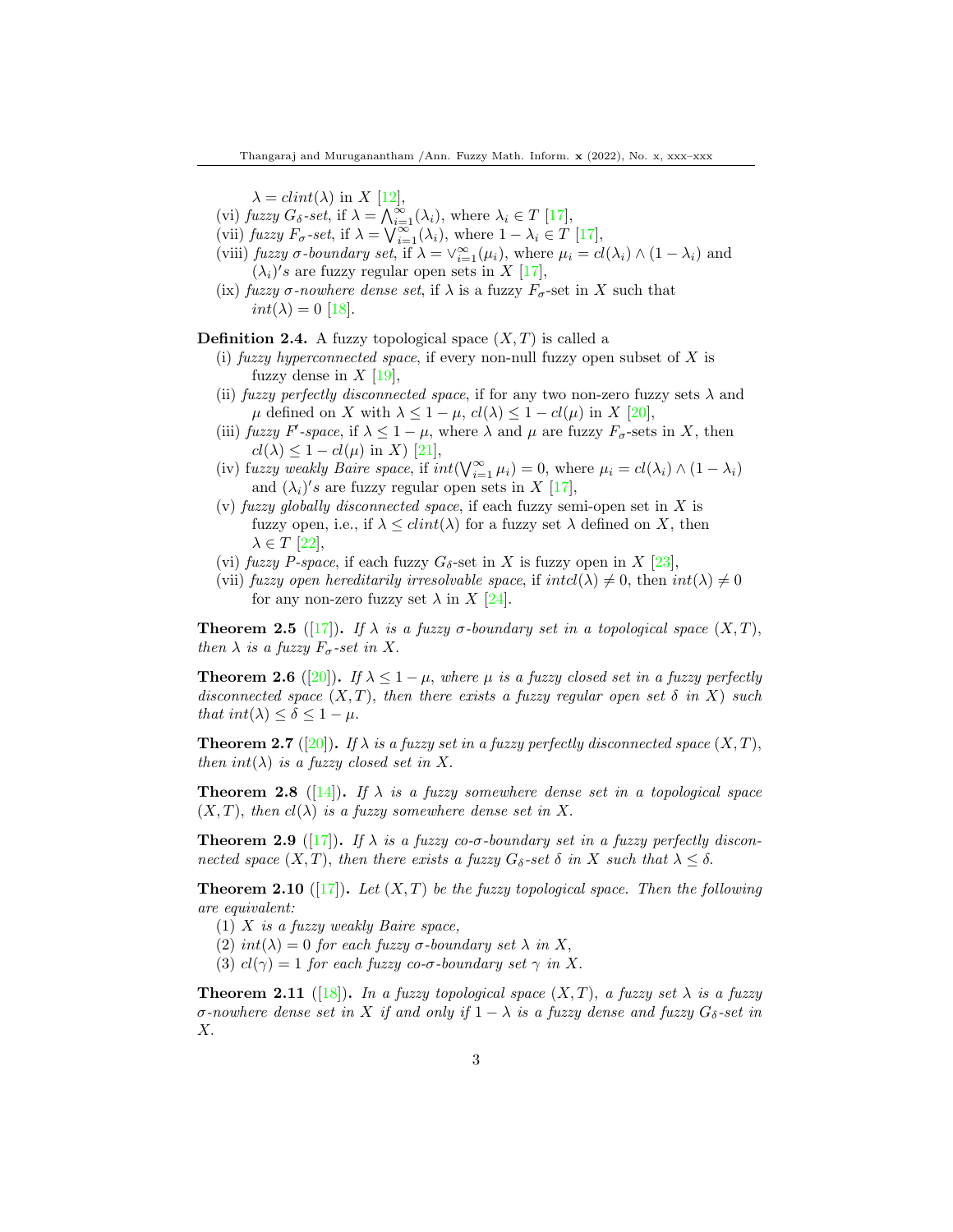<span id="page-3-1"></span>**Theorem 2.12** ([\[25\]](#page-13-11)). If  $\lambda$  is a fuzzy somewhere dense set in a fuzzy hyperconnected and fuzzy open hereditarily irresolvable space  $(X, T)$ , then  $1 - \lambda$  is a fuzzy nowhere dense set in X.

<span id="page-3-2"></span>**Theorem 2.13** ([\[25\]](#page-13-11)). If  $\delta$  is a fuzzy somewhere dense set in a fuzzy hyperconnected, fuzzy open hereditarily irresolvable and fuzzy globally disconnected space  $(X, T)$ , then  $\delta$  is a fuzzy open set in X.

#### 3. Fuzzy P-sets

Motivated by the works of Veksler [\[3\]](#page-12-2) and Atalla [\[5\]](#page-12-4), the notion of fuzzy P-set in a fuzzy topological space is defined as follows:

**Definition 3.1.** A fuzzy closed set  $\lambda$  in a fuzzy topological space  $(X, T)$  is called a fuzzy P-set, if  $\lambda \leq 1 - \mu$ , where  $\mu$  is a fuzzy  $F_{\sigma}$ - set in X, implies that  $\lambda \leq 1 - cl(\mu)$ in X.

**Example 3.2.** Let  $X = \{a, b, c\}$  and let  $\alpha, \beta$  and  $\gamma$  be fuzzy sets in X defined as follows:

$$
\alpha(a) = 0.6, \ \alpha(b) = 0.7, \ \alpha(c) = 0.8,
$$
  
\n $\beta(a) = 0.8, \ \beta(b) = 0.7, \ \beta(c) = 0.6,$   
\n $\gamma(a) = 0.8, \ \gamma(b) = 0.6, \ \gamma(c) = 0.6.$ 

Then  $T = \{0, \alpha, \beta, \gamma, \alpha \vee \beta, \alpha \wedge \beta, \alpha \wedge \gamma, 1\}$  is a fuzzy topology on X. By computation, one can find that  $[1-(\alpha\wedge\gamma)] = (1-\alpha)\vee(1-\beta)\vee(1-\gamma)\vee[1-(\alpha\vee\beta)]\vee[1-(\alpha\wedge\beta)]$ is a fuzzy  $F_{\sigma}$ -set in  $(X,T)$ . Also  $[1 - (\alpha \wedge \gamma)]$  is a fuzzy closed set in  $(X,T)$ . Thus  $cl[1 - (\alpha \wedge \gamma)] = [1 - (\alpha \wedge \gamma)]$ . Also  $(1 - \alpha) \leq 1 - [1 - (\alpha \wedge \gamma)] = \alpha \wedge \gamma$  and  $(1 - \alpha) \leq (\alpha \wedge \gamma) = 1 - [1 - (\alpha \wedge \gamma)] = 1 - cl[1 - (\alpha \wedge \gamma)]$ . So  $1 - \alpha$  is a fuzzy P-set in  $(X,T)$ . Also one can find that  $1 - \beta$ ,  $1 - \gamma$ ,  $1 - (\alpha \vee \beta)$ ,  $1 - (\alpha \wedge \beta)$  are fuzzy P-sets in  $(X.T)$ .

**Example 3.3.** Let  $X = \{a, b, c\}$  and let  $\alpha, \beta$  and  $\gamma$  be fuzzy sets in X defined as follows:

$$
\alpha(a) = 0.5, \ \alpha(b) = 0.3, \ \alpha(c) = 0.5,
$$
  
\n $\beta(a) = 0.6, \ \beta(b) = 0.5, \ \beta(c) = 0.7,$   
\n $\gamma(a) = 0.5, \ \gamma(b) = 0.4, \ \gamma(c) = 0.6.$ 

Then  $T = \{0, \alpha, \beta, \gamma, 1\}$  is a fuzzy topology on X. By computation, one can find that  $1 - \alpha = (1 - \alpha) \vee (1 - \beta) \vee (1 - \gamma)$  is a fuzzy  $F_{\sigma}$ -set in  $(X, T)$ . By computation, one can find that there is no fuzzy closed set  $\lambda$  in  $(X, T)$  such that  $\lambda \leq 1 - (1 - \alpha)$ , where  $1-\alpha$  is a fuzzy  $F_{\sigma}$ -set in  $(X,T)$ . Thus no fuzzy closed set in  $(X,T)$  is a fuzzy P-set in  $(X, T)$ .

<span id="page-3-0"></span>**Proposition 3.4.** If  $\lambda$  is a fuzzy P-set in a fuzzy topological space  $(X, T)$  such that  $\lambda + \mu \leq 1$ , where  $\mu$  is a fuzzy  $F_{\sigma}$ -set in X, then  $\lambda + cl(\mu) \leq 1$ .

*Proof.* Let  $\lambda$  be a fuzzy P-set in  $(X, T)$ . Suppose that  $\lambda + \mu \leq 1$ , where  $\mu$  is a fuzzy  $F_{\sigma}$ - set in X. Then  $\lambda \leq 1 - \mu$ . Since  $\lambda$  is a fuzzy P-set in X,  $\lambda \leq 1 - cl(\mu)$ . Thus  $\lambda + cl(\mu) \leq 1.$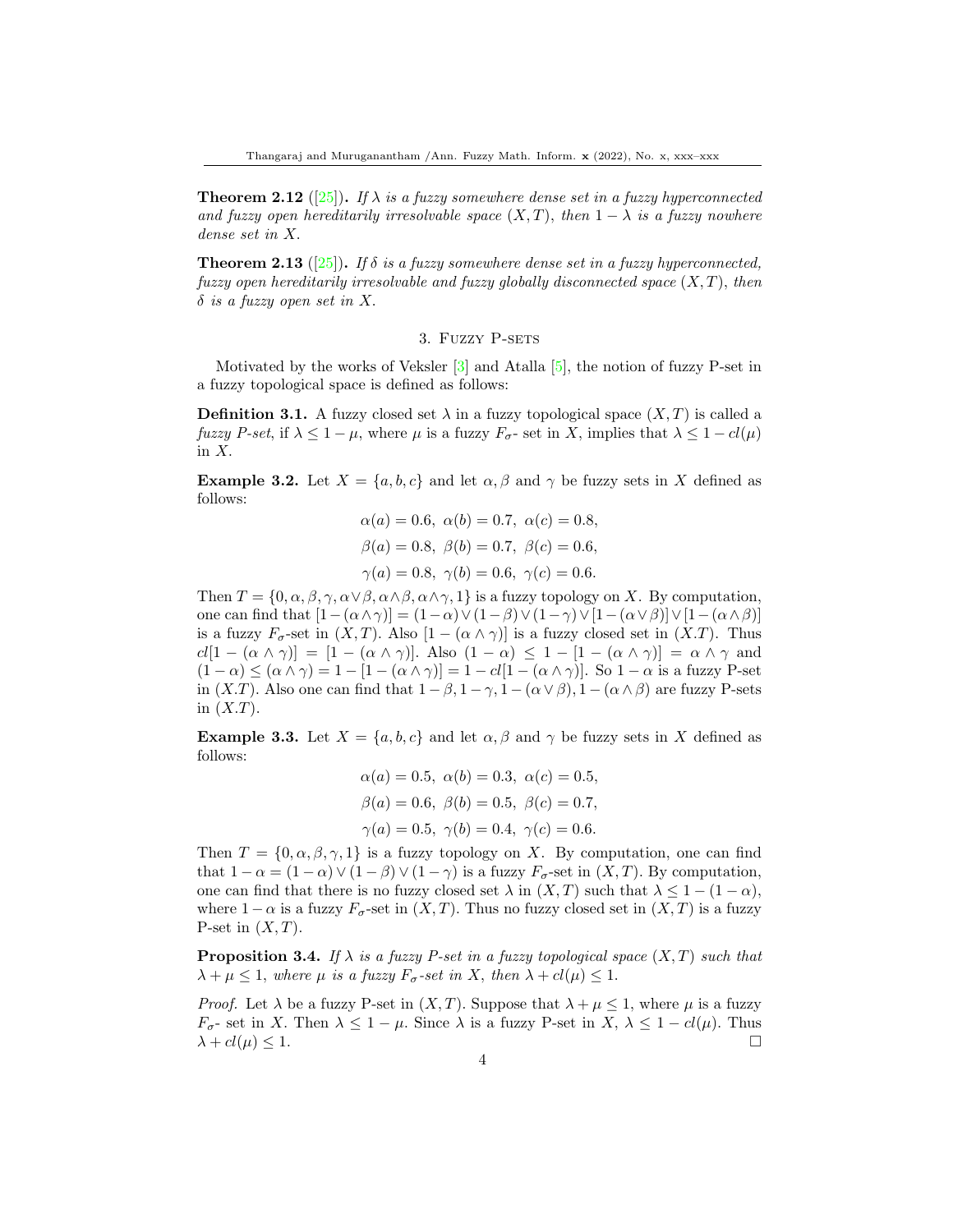<span id="page-4-0"></span>**Proposition 3.5.** If  $\lambda$  is a fuzzy P-set in a fuzzy topological space  $(X, T)$  such that  $\lambda \leq 1 - \mu_i$   $(i = 1 \text{ to } \infty)$ , where  $(\mu_i)'s$  are fuzzy closed sets in X, then  $\lambda \leq$  $1-cl[\overline{\bigvee_{i=1}^{\infty} \mu_i}]$  in X.

*Proof.* Let  $\lambda$  be a fuzzy P-set in a fuzzy topological space  $(X, T)$ . Suppose that  $\lambda \leq 1-\mu_i$ , where  $\mu_i$ 's are fuzzy closed sets in the topological space X. Then  $\bigwedge_{i=1}^{\infty} \lambda \leq$  $\bigwedge_{i=1}^{\infty} (1 - \mu_i)$ . Thus  $\lambda \leq 1 - \bigvee_{i=1}^{\infty} \mu_i$ . Since  $(\mu_i)'s$  are fuzzy closed sets in  $(X, T)$ ,  $\bigvee_{i=1}^{\infty} \mu_i$  is a fuzzy  $F_{\sigma}$ -set in X. Let  $\mu = \bigvee_{i=1}^{\infty} \mu_i$ . Then  $\lambda \leq 1 - \mu$ , where  $\mu$  is a fuzzy  $F_{\sigma}$ - set in X. Since  $\lambda$  is a fuzzy P-set in  $X, \lambda \leq 1-cl(\mu)$  in X. Thus  $\lambda \leq 1-cl[\bigvee_{i=1}^{\infty} \mu_i]$ in  $X$ .

**Corollary 3.6.** If  $\lambda$  is a fuzzy P-set in a fuzzy topological space  $(X, T)$  such that  $\lambda \leq 1 - \mu_i$  (i = 1 to  $\infty$ ), where  $(\mu_i)'s$  are fuzzy closed sets in X, then  $\lambda \leq$  $1-intcl[\bigvee_{i=1}^{\infty} \mu_i]$  in X.

*Proof.* Let  $\lambda$  be a fuzzy P-set in  $(X, T)$ . Then  $\lambda$  is a fuzzy closed set in X. Thus  $cl(\lambda) = \lambda$ . By hypothesis,  $\lambda \leq 1 - \mu_i$ , where  $(\mu_i)'s$  are fuzzy closed sets in X. By the Proposition [3.5,](#page-4-0)  $\lambda \leq 1 - cl[\vee_{i=1}^{\infty}(\mu_i)]$ . So  $cl(\lambda) \leq cl\{1 - cl[\vee_{i=1}^{\infty}(\mu_i)]\}$ . Hence  $\lambda \leq 1-intcl[\mathsf{V}_{i=1}^{\infty} \mu_i]$  in X.

**Proposition 3.7.** If  $int(\lambda) \neq 0$  for a fuzzy P-set in a fuzzy topological space  $(X, T)$ such that  $\lambda + \mu \leq 1$ , where  $\mu$  is a fuzzy  $F_{\sigma}$ -set in X, then  $\mu$  is not a fuzzy dense set in X.

*Proof.* Let  $\lambda$  be a fuzzy P-set in  $(X, T)$  such that  $\lambda + \mu \leq 1$ , where  $\mu$  is a fuzzy  $F_{\sigma}$ -set in X. By Proposition [3.4,](#page-3-0)  $\lambda \leq 1-cl(\mu)$  in  $(X, T)$ . Then  $int(\lambda) \leq int[1-cl(\mu)]$ . Thus  $int(\lambda) < 1 - cl[cl(\mu)]$ . So  $int(\lambda) < 1 - cl(\mu)$ . Hence  $cl(\mu) < 1 - int(\lambda)$ .

Now let  $\delta = int(\lambda)$ . Then  $\delta$  is a fuzzy open in X. Thus  $cl(\mu) \leq 1-\delta$ . So  $cl(\mu) \neq 1$ , in  $(X, T)$ . Hence  $\mu$  is not a fuzzy dense set in X.

<span id="page-4-1"></span>**Proposition 3.8.** If  $\lambda$  is a fuzzy P-set in a fuzzy topological space  $(X, T)$  such that  $\lambda \leq \mu$ , where  $\mu$  is a fuzzy  $G_{\delta}$ -set in  $(X,T)$ , then  $\lambda \leq int(\mu)$  in X.

*Proof.* Let  $\lambda$  be a fuzzy P-set in  $(X,T)$  such that  $\lambda \leq \mu$ , where  $\mu$  is a fuzzy  $G_{\delta}$ -set in X. Now  $\lambda \leq 1 - (1 - \mu)$ , where  $1 - \mu$  is a fuzzy  $F_{\sigma}$ -set in X. Since  $\lambda$  is a fuzzy P-set in  $X, \lambda \leq 1 - cl(1 - \mu)$  in X. Then  $\lambda \leq 1 - [1 - int(\mu)]$ . Thus  $\lambda \leq int(\mu)$  in  $X.$ 

<span id="page-4-2"></span>**Proposition 3.9.** If  $\lambda$  is a fuzzy P-set in a fuzzy topological space  $(X, T)$  such that  $\lambda \leq \delta$ , where  $\delta$  is a fuzzy  $G_{\delta}$ -set in  $(X,T)$ , then  $\delta$  is not a fuzzy nowhere dense set in X.

*Proof.* Let  $\lambda$  be a fuzzy P-set in  $(X,T)$  such that  $\lambda \leq \delta$ , where  $\delta$  is a fuzzy  $G_{\delta}$ -set in X. Then  $\lambda \leq 1 - (1 - \delta)$ , where  $1 - \delta$  is a fuzzy  $F_{\sigma}$ -set in ., Thus  $\lambda \leq 1 - cl(1 - \delta)$ in X. Now  $clint(1 - \delta) \leq cl(1 - \delta)$ , implies that  $1 - cl(1 - \delta) \leq 1 - clint(1 - \delta)$ . So  $\lambda \leq 1-clint(1-\delta) = intcl(\delta)$ , in X. If  $intcl(\delta) = 0$ , then  $\lambda = 0$ , contradition to  $\lambda$  being a non-zero fuzzy set in X. Hence  $intcl(\delta) \neq 0$ . Therefore  $\delta$  is not a fuzzy nowhere dense set in  $X$ .

Remark 3.10. In view of the above proposition one will have the following result: "If  $\lambda$  is a fuzzy P-set in a fuzzy topological space  $(X, T)$  then there is no fuzzy nowhere dense and fuzzy  $G_{\delta}$ -set in  $\mu$  in  $(X,T)$  such that  $\lambda \leq \mu$ ".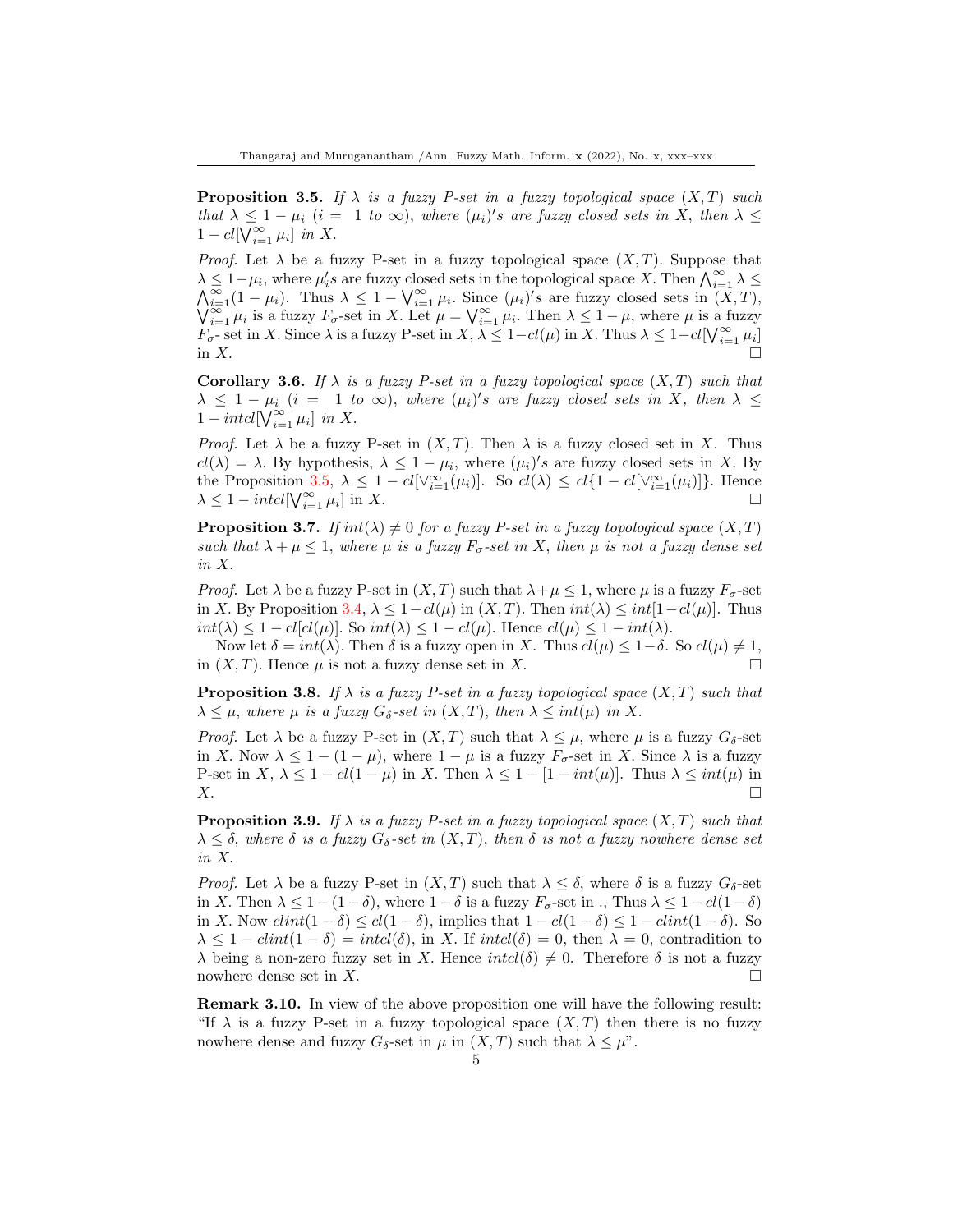**Proposition 3.11.** If  $\delta \leq \lambda$ , where  $\delta$  is a fuzzy P-set and  $\lambda$  is a fuzzy co- $\sigma$ -boundary set in a fuzzy topological space  $(X, T)$ , then  $\delta \leq int(\lambda)$  in X.

*Proof.* Let  $\lambda$  be a fuzzy co- $\sigma$ -boundary set in  $(X,T)$ . Then  $1-\lambda$  is a fuzzy  $\sigma$ -boundary set in X. Thus by Theorem [2.5,](#page-2-0)  $1 - \lambda$  is a fuzzy  $F_{\sigma}$ -set in X. Now  $\delta \leq \lambda$ implies that  $\delta \leq 1 - (1 - \lambda)$ . Since  $\delta$  is a fuzzy P-set in X,  $\delta \leq 1 - cl(1 - \lambda)$ . Hence Lemma [2.2,](#page-1-0)  $\delta \leq int(\lambda)$  in X.

**Proposition 3.12.** If  $\delta \leq 1 - \lambda$ , where  $\delta$  is a fuzzy P-set in a fuzzy topological space  $(X, T)$  and  $\lambda$  is a fuzzy  $\sigma$ -boundary set in X, then  $\delta \leq int(1 - \lambda)$  in X.

*Proof.* Let  $\lambda$  be a fuzzy  $\sigma$ -boundary set in  $(X,T)$ . Then by Theorem [2.5,](#page-2-0)  $\lambda$  is a fuzzy  $F_{\sigma}$ -set in X. Since  $\delta$  is a fuzzy P-set in X and  $\delta \leq 1 - \lambda$ ,  $\delta \leq 1 - cl(\lambda)$ . Thus  $\delta \leq int(1 - \lambda)$  in X.

<span id="page-5-0"></span>**Proposition 3.13.** If  $\lambda$  is a fuzzy P-set in a fuzzy topological space  $(X, T)$  such that  $\lambda \leq 1 - \mu$ , where  $\mu$  is a fuzzy  $F_{\sigma}$ -set in X, then  $\lambda \leq 1 - int(\mu)$  and  $\lambda \leq 1 - cl(\mu)$  in X.

*Proof.* Let  $\lambda$  be a fuzzy P-set in  $(X, T)$  such that  $\lambda \leq 1 - \mu$ , where  $\mu$  is a fuzzy  $F_{\sigma}$ -set in X. Also  $cl(\lambda) \leq cl(1-\mu)$ . Since  $\lambda$  is a fuzzy P-set,  $\lambda \leq 1-cl(\mu)$ . Also  $cl(\lambda) \leq cl(1-\mu)$ . Since  $\lambda$  is a fuzzy P- set,  $\lambda$  is a fuzzy closed set in X. Then  $\lambda = cl(\lambda) \leq cl(1 - \mu) = 1 - int(\mu)$  in X. Thus  $\lambda \leq 1 - cl(\mu)$  and  $\lambda \leq 1 - int(\mu)$  in  $X.$ 

<span id="page-5-2"></span>**Corollary 3.14.** If  $\lambda$  is a fuzzy P-set in a fuzzy topological space  $(X, T)$ , such that  $\lambda \leq 1 - \mu$ , where  $\mu$  is a fuzzy  $F_{\sigma}$ -set in  $(X,T)$ , then there exists a fuzzy open set  $\delta$ in X such that  $\lambda \leq \delta \leq 1-int(\mu)$ .

*Proof.* Let  $\lambda$  be a fuzzy P-set in  $(X, T)$  such that  $\lambda \leq 1 - \mu$ , where  $\mu$  is a fuzzy  $F_{\sigma}$ -set in  $(X, T)$ . Then by Proposition [3.13,](#page-5-0)  $\lambda \leq 1 - cl(\mu)$  and  $\lambda \leq 1 - int(\mu)$  in X. Thus  $\lambda \leq 1 - cl(\mu) \leq 1 - int(\mu)$ .

Now let  $\delta = 1 - cl(\mu)$ . Then  $\delta$  is a fuzzy open set in X. Thus,  $\lambda \leq \delta \leq 1 - int(\mu)$ in  $X$ .

**Proposition 3.15.** If  $\lambda$  is a fuzzy P-set in a fuzzy topological space  $(X, T)$  such that  $\lambda \leq \mu$ , where  $\mu$  is a fuzzy  $G_{\delta}$ -set in  $(X,T)$ , then there exists a fuzzy open set  $\eta$  in X such that  $\lambda \leq \eta \leq \mu$ .

*Proof.* Let  $\lambda$  be a fuzzy P-set in  $(X, T)$  such that  $\lambda \leq \mu$ , where  $\mu$  is a fuzzy  $G_{\delta}$ -set in X. Then by Proposition [3.8,](#page-4-1)  $\lambda \leq int(\mu)$  in  $(X, T)$ . Let  $\eta = int(\mu)$ . Then  $\eta$  is a fuzzy open set in X. Thus there exists a fuzzy open set  $\eta$  in X such that  $\lambda \leq \eta \leq \mu$ .  $\square$ 

### 4. FUZZY P-SETS AND FUZZY F'-SPACES

<span id="page-5-1"></span>**Proposition 4.1.** If  $\lambda$  is a fuzzy closed  $F_{\sigma}$ -set in a fuzzy F'-space such that  $\lambda + \mu \leq 1$ , where  $\mu$  is a fuzzy  $F_{\sigma}$ -set in  $(X,T)$ , then  $\lambda$  is a fuzzy P-set in X.

*Proof.* Suppose that  $\lambda + \mu \leq 1$ , where  $\lambda$  is a fuzzy closed  $F_{\sigma}$ -set and  $\mu$  is a fuzzy  $F_{\sigma}$ -set in X. Then  $\lambda \leq 1 - \mu$ , where  $\lambda$  and  $\mu$  are fuzzy  $F_{\sigma}$ -sets in X. Since  $(X,T)$ is a fuzzy F'-space,  $\lambda \leq 1 - \mu$ ,  $cl(\lambda) \leq 1 - cl(\mu)$  in  $(X, T)$ . Also since  $\lambda$  is a fuzzy closed set,  $\lambda = cl(\lambda) \leq 1-cl(\mu)$ . Thus  $\lambda \leq 1-cl(\mu)$  in X. So for the fuzzy closed set  $\lambda$  with  $\lambda \leq 1 - \mu, \lambda \leq 1 - cl(\mu)$  in X implies that  $\lambda$  is a fuzzy P-set in X.  $\square$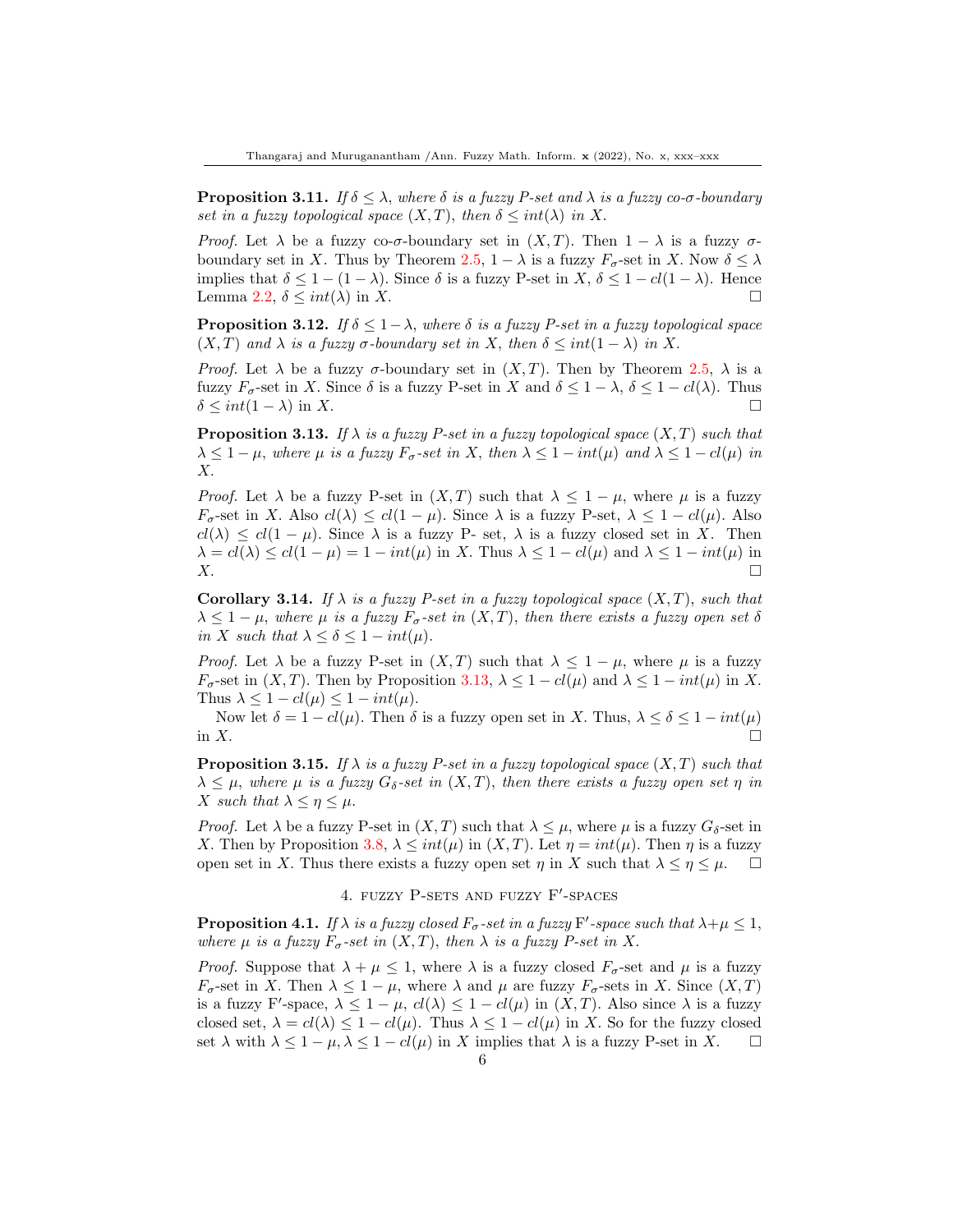<span id="page-6-0"></span>**Proposition 4.2.** If  $\lambda$  is a fuzzy  $F_{\sigma}$ -set in the fuzzy F'-space and fuzzy P-space  $(X, T)$  such that  $\lambda \leq 1 - \mu$ , where  $\mu$  is a fuzzy  $F_{\sigma}$ -set in  $(X, T)$ , then  $\lambda$  is a fuzzy P-set in X.

*Proof.* Let  $\lambda$  be a fuzzy  $F_{\sigma}$ -set in  $(X, T)$  such that  $\lambda \leq 1 - \mu$ , where  $\mu$  is a fuzzy  $F_{\sigma}$ -set in X. Since  $(X,T)$  is a fuzzy P-space, the fuzzy  $F_{\sigma}$ -set  $\lambda$  is a fuzzy closed set in X. Then by Proposition [4.1,](#page-5-1) the fuzzy closed  $F_{\sigma}$ -set  $\lambda$  in the fuzzy F'-space  $(X, T)$  is a fuzzy P-set in X.

**Proposition 4.3.** If  $\lambda$  is a fuzzy closed  $F_{\sigma}$ -set in a fuzzy F'-space and fuzzy P-space  $(X, T)$  such that  $\lambda + \mu \leq 1$ , where  $\mu$  is a fuzzy  $F_{\sigma}$ -set in  $(X, T)$ , then

- (1)  $1 \mu$  is a fuzzy somewhere dense set in X,
- (2) int( $\mu$ ) is not a fuzzy dense set in X,
- (3)  $cl(1 \mu)$  is a fuzzy somewhere dense set in X.

*Proof.* (1) Let  $\lambda$  be a fuzzy closed  $F_{\sigma}$ -set in X such that  $\lambda + \mu \leq 1$ , where  $\mu$  is a fuzzy  $F_{\sigma}$ -set in X. Since  $(X, T)$  is a fuzzy F'-space and fuzzy P-space by Proposition [4.2,](#page-6-0)  $\lambda$  is a fuzzy P-set in X. Now  $\lambda + \mu \leq 1$ , implies that  $\lambda \leq 1 - \mu$  and  $1 - \mu$  is a fuzzy  $G_{\delta}$ -set in X. Then by Corollary [3.9,](#page-4-2)  $1 - \mu$  is not a fuzzy nowhere dense set in X. That is,  $intcl(1 - \mu) \neq 0$ . Thus  $1 - \mu$  is a fuzzy somewhere dense set in X.

(2) By (1),  $intcl(1 - \mu) \neq 0$  in X. Then  $1 - clint(\mu) \neq 0$ . Thus  $clint(\mu) \neq 1$  in X. So  $int(\mu)$  is not a fuzzy dense set in X.

(3) By (1),  $1 - \mu$  is a fuzzy somewhere dense set in X. Then by Theorem [2.8,](#page-2-1)  $cl(1 - \mu)$  is a fuzzy somewhere dense set in X.

**Proposition 4.4.** If  $\lambda \leq \gamma$ , where  $\lambda$  is a fuzzy closed  $F_{\sigma}$ -set and  $\gamma$  is a fuzzy  $G_{\delta}$ -set in a fuzzy F'-space  $(X, T)$ , then  $\lambda$  is a fuzzy P-set in X.

*Proof.* Let  $\lambda$  be a fuzzy closed  $F_{\sigma}$ -set in  $(X,T)$  such that  $\lambda \leq \gamma$ , where  $\gamma$  is a fuzzy  $G_{\delta}$ -set. Then  $\lambda \leq 1 - (1 - \gamma)$ . Let  $\mu = 1 - \gamma$ . Then  $\mu$  is a fuzzy  $F_{\sigma}$ -set in the fuzzy F'-space X. Since X is a fuzzy F'-space and  $\lambda \leq 1 - \mu$  implies that  $cl(\lambda) \leq 1 - cl(\mu)$ in X. Since  $\lambda$  is a fuzzy closed in X,  $cl(\lambda) = \lambda$  in X. Thus  $\lambda \leq 1 - cl(\mu)$  in X. So  $\lambda$ is a fuzzy P-set in X.

The following proposition gives a condition for the existence of fuzzy  $\sigma$ -nowhere dense sets in fuzzy hyperconnected spaces by means of fuzzy P-sets.

**Proposition 4.5.** If  $\lambda$  is a fuzzy P-set in a fuzzy hyperconnected space  $(X, T)$  such that  $\lambda \leq 1 - \mu$ , where  $\mu$  is a fuzzy  $F_{\sigma}$  set in X, then  $\mu$  is a fuzzy  $\sigma$ -nowhere dense set in X.

*Proof.* Let  $\lambda$  be a fuzzy P-set in  $(X, T)$  such that  $\lambda \leq 1 - \mu$ , where  $\mu$  is a fuzzy  $F_{\sigma}$ -set in X. By Corollary [3.14,](#page-5-2) there exists a fuzzy open set  $\delta$  in X such that  $\lambda \leq \delta \leq 1-int(\mu)$ . Then we have

$$
(4.1)
$$

 $cl(\lambda) \leq cl(\delta) \leq cl[1-int(\mu)]$  and  $cl(\lambda) \leq cl(\delta) \leq 1-int(int(\mu))] = 1-int(\mu)$  in X.

Since X is a fuzzy hyperconnected space, the fuzzy open set  $\delta$  is a fuzzy dense set in X. Thus  $cl(\delta) = 1$ , in  $(X, T)$ . From  $(4.1)$ ,  $1 \leq 1 - int(\mu)$ . This implies that  $int(\mu) \leq 1-1=0$ . So  $int(\mu) = 0$  in X. Hence  $\mu$  is a fuzzy  $F_{\sigma}$ -set such that  $int(\mu) = 0$ . Therefore  $\mu$  is a fuzzy  $\sigma$ -nowhere dense set in X.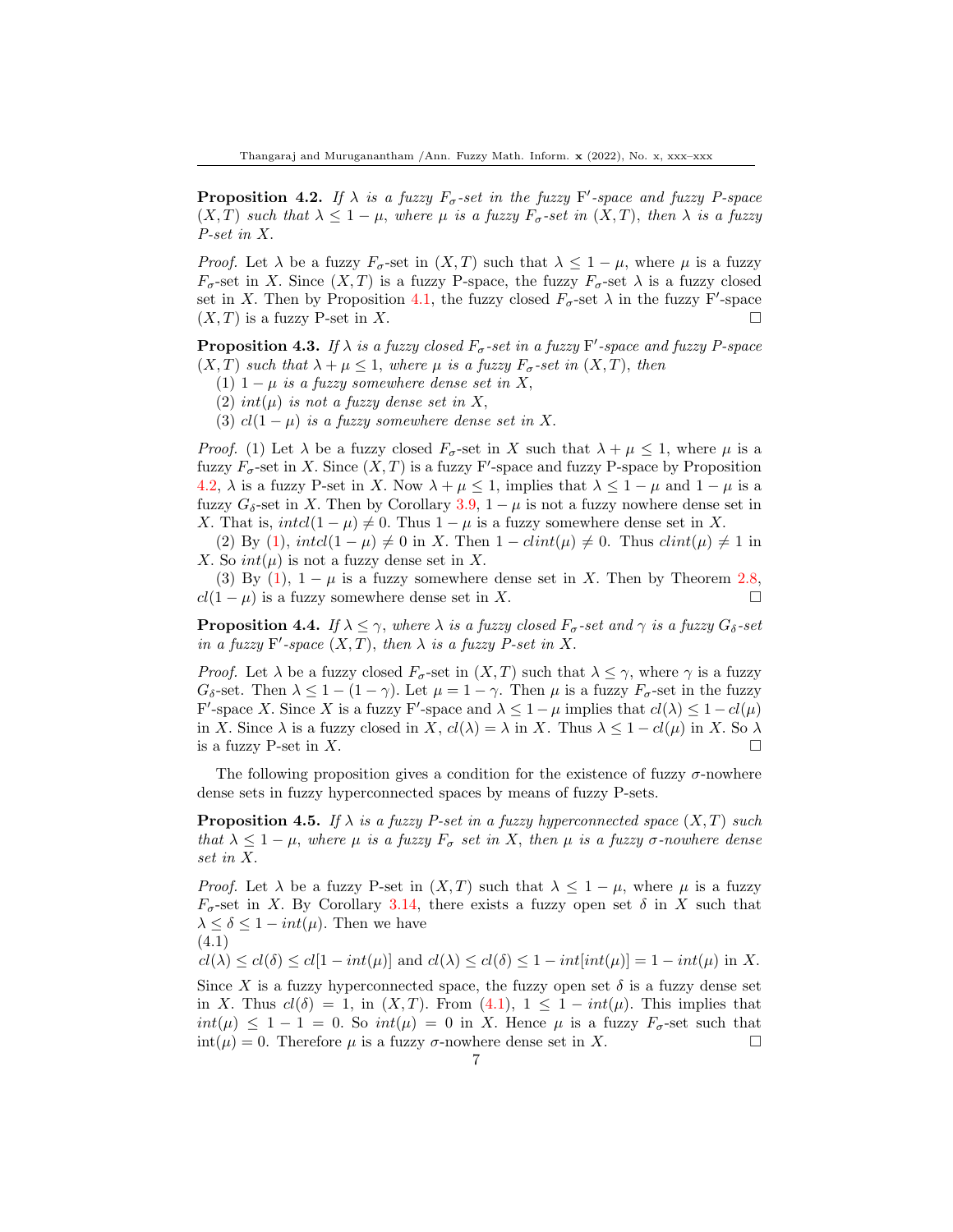**Proposition 4.6.** If  $\lambda \leq 1 - \mu$ , where  $\lambda$  is a fuzzy closed set and  $\mu$  is a fuzzy  $F_{\sigma}$ -set in a fuzzy perfectly disconnected space  $(X, T)$ , then  $\lambda$  is a fuzzy P-set in X.

*Proof.* Let  $\lambda$  be a fuzzy closed set in  $(X, T)$ . Then  $cl(\lambda) = \lambda$  in X. By hypothesis,  $\lambda \leq 1 - \mu$ , where  $\mu$  is a fuzzy  $F_{\sigma}$ -set in X. Since  $(X,T)$  is the fuzzy perfectly disconnected space,  $cl(\lambda) \leq 1 - cl(\mu)$ . Thus  $\lambda \leq 1 - cl(\mu)$ , in  $(X, T)$ . So  $\lambda$  is a fuzzy P-set in  $X$ .

**Proposition 4.7.** If  $\lambda$  is a fuzzy P-set such that  $\lambda \leq 1-\mu$ , where  $\mu$  is a fuzzy  $F_{\sigma}$ -set in a fuzzy perfectly disconnected space  $(X, T)$ , then there exists a fuzzy regular open set  $\delta$  in X such that  $int(\lambda) \leq \delta \leq 1 - cl(\mu)$ .

*Proof.* Let  $\lambda$  be a fuzzy P-set in  $(X, T)$  such that  $\lambda \leq 1-\mu$ , where  $\mu$  is a fuzzy  $F_{\sigma}$ -set in X. Since  $\lambda$  is a fuzzy P-set in X,  $\lambda \leq 1 - cl(\mu)$ . Also since  $(X, T)$  is the fuzzy perfectly disconnected space, by Theorem [2.6,](#page-2-2) there exists a fuzzy regular open set  $\delta$  in X such that  $int(\lambda) \leq \delta \leq 1 - cl(\mu)$ .

**Proposition 4.8.** If  $\lambda$  is a fuzzy set defined on X such that  $int(\lambda) \leq 1 - \mu$ , where  $\mu$  is a fuzzy  $F_{\sigma}$ -set in a fuzzy perfectly disconnected space  $(X, T)$ , then  $int(\lambda)$  is a fuzzy P-set in X.

*Proof.* Let  $\lambda$  be a fuzzy set defined on X in  $(X, T)$ . Since  $(X, T)$  is the fuzzy perfectly disconnected space, by Theorem [2.7,](#page-2-3)  $int(\lambda)$  is a fuzzy closed set in X. By hypothesis,  $int(\lambda) \leq 1 - \mu$ , where  $\mu$  is a fuzzy  $F_{\sigma}$ -set in X. Then  $int(int(\lambda)) \leq int(1 - \mu)$ . Thus  $int(\lambda) \leq 1 - cl(\mu)$  in X. So for a fuzzy closed set  $int(\lambda)$  in  $(X,T)$ ,  $int(\lambda) \leq 1 - \mu$ implies that  $int(\lambda) \leq 1 - cl(\mu)$ . Hence  $int(\lambda)$  is a fuzzy P-set in X.

**Proposition 4.9.** If  $\lambda \leq 1 - \mu$ , where  $\mu$  is a fuzzy  $F_{\sigma}$ -set and  $\lambda$  is a fuzzy closed set in a fuzzy P-space  $(X, T)$ , then  $\lambda$  is a fuzzy P-set in  $(X, T)$ .

*Proof.* Let  $\lambda$  be a fuzzy closed set in  $(X, T)$  such that  $\lambda \leq 1 - \mu$ , where  $\mu$  is a fuzzy  $F_{\sigma}$ -set in X. Since  $(X, T)$  is a fuzzy P-space, the fuzzy  $F_{\sigma}$ -set  $\mu$  is a fuzzy closed set in X and  $cl(\mu) = \mu$  in X. Then  $\lambda \leq 1 - cl(\mu)$  in X. Thus  $\lambda$  is a fuzzy P-set in  $X.$ 

Remark 4.10. In view of the above proposition one will have the following result:"If  $\lambda \leq \delta$ , where  $\delta$  is a fuzzy  $G_{\delta}$ -set and  $\lambda$  is a fuzzy closed set in a fuzzy P-space  $(X,T)$ , then  $\lambda$  is a fuzzy P-set in X".

5. FUZZY P'-SETS AND FUZZY PERFECTLY DISCONNECTED SPACES

**Definition 5.1.** A fuzzy closed set  $\lambda$  in a fuzzy topological space  $(X, T)$  is called a fuzzy P'-set in X, if whenever  $\lambda \leq 1 - \mu$ , where  $\mu$  is a fuzzy  $F_{\sigma}$ -set in X, then  $\lambda \leq 1 - \dim(\mu)$  in X.

**Example 5.2.** Let  $X = \{a, b, c\}$ . Consider the fuzzy sets  $\alpha, \beta$  and  $\gamma$  are defined on X, as follows:

$$
\alpha(a) = 0.5, \ \alpha(b) = 0.5 \ \alpha(c) = 0.7, \n\beta(a) = 0.6, \ \beta(b) = 0.7, \ \beta(c) = 0.5, \n\gamma(a) = 0.6, \ \gamma(b) = 0.5 \ \gamma(c) = 0.5. \n8
$$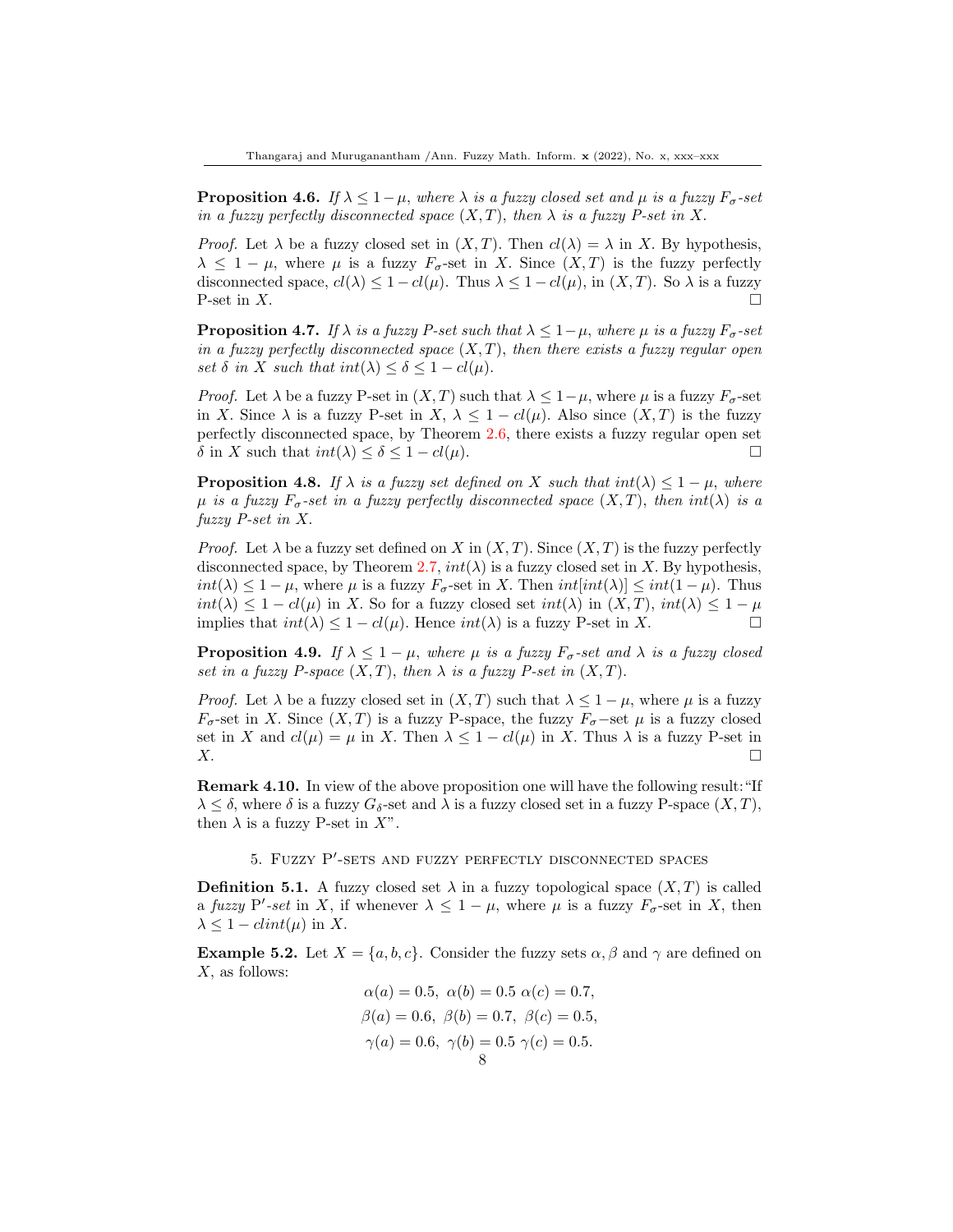Then  $T = \{0, \alpha, \beta, \gamma, \alpha \vee \beta, \alpha \vee \gamma, \alpha \wedge \beta, \beta\}$  is a fuzzy topology on X. By computation, one can find that

$$
cl(\alpha) = 1, \ cl(\beta) = 1, \ cl(\gamma) = 1, \ cl(\alpha \vee \beta) = 1, \ cl(\alpha \vee \gamma) = 1, \ cl(\alpha \wedge \beta) = 1 - \alpha \wedge \beta,
$$

$$
int(1 - \alpha) = 0, \ int(1 - \beta) = 0, \ int(1 - \gamma) = 0, \ int[1 - (\alpha \vee \beta)] = 0,
$$

$$
int[1 - (\alpha \vee \gamma)] = 0, \ int[1 - (\alpha \wedge \beta)] = \alpha \wedge \beta.
$$

Now  $1 - (\alpha \wedge \beta) = (1 - \alpha) \vee (1 - \beta) \vee (1 - \gamma) \vee [1 - (\alpha \vee \beta)] \vee [1 - (\alpha \vee \gamma)]$  and  $1-\gamma = (1-\beta)\sqrt{1-(\alpha\sqrt{\beta})}\sqrt{1-(\alpha\sqrt{\gamma})}$  implies that  $1-(\alpha\sqrt{\beta})$  and  $1-\gamma$  are fuzzy  $F_{\sigma}$ -set in  $(X, T)$ . Now  $1-\alpha \leq 1-(1-\gamma)$ , where  $(1-\alpha)$  is a fuzzy closed set and  $(1-\gamma)$ is a fuzzy  $F_{\sigma}$ -set in X and  $clint(1-\gamma) = 1-intl(\gamma) = 1-int(1) = 1-1=0$ . Then  $1-clint(1-\gamma) = 1-0 = 1$  and clearly  $1-\alpha \leq 1-clint(1-\gamma)$ . Thus  $1-\alpha$  is a fuzzy P'-set in X. By computation, one can find that  $1 - \beta$ ,  $1 - \gamma$ ,  $1 - (\alpha \vee \beta)$ ,  $1 - (\alpha \vee \gamma)$ and  $1 - (\alpha \wedge \beta)$  are fuzzy P'-sets in X.

The following propositions provide conditions for the existence of fuzzy  $P'$ -sets in fuzzy perfectly disconnected spaces.

<span id="page-8-0"></span>**Proposition 5.3.** If  $\lambda \leq 1 - \mu$ , where  $\lambda$  is a fuzzy closed set and  $\mu$  is a fuzzy  $F_{\sigma}$ -set in a fuzzy perfectly disconnected space  $(X, T)$ , then  $\lambda$  is a fuzzy P'-set in X.

*Proof.* Let  $\lambda$  be a fuzzy closed set in  $(X, T)$  such that  $\lambda \leq 1 - \mu$ , where  $\mu$  is a fuzzy  $F_{\sigma}$ -set in X. Now  $\lambda \leq 1-\mu$  implies that  $cl(\lambda) \leq cl(1-\mu)$ . Then  $\lambda \leq 1-int(\mu)$ . Since  $\lambda$  is a fuzzy closed set in X,  $cl(\lambda) = \lambda$ . Thus  $\lambda \leq 1-int(\mu)$  in X. Since  $(X, T)$  is the fuzzy perfectly disconnected space,  $\lambda \leq 1 - int(\mu)$  implies that  $cl(\lambda) \leq 1 - clint(\mu)$ . So  $\lambda \leq 1 - \dim(\mu)$ . Hence  $\lambda$  is a fuzzy P'-set in X.

<span id="page-8-1"></span>**Proposition 5.4.** If  $\beta \leq \alpha$ , where  $\beta$  is a fuzzy  $F_{\sigma}$ -set and  $\alpha$  be a fuzzy open set in a fuzzy perfectly disconnected space  $(X, T)$ , then  $1 - \alpha$  is a fuzzy P'-set in X.

*Proof.* Let  $\alpha$  be a fuzzy open set in  $(X, T)$ . Then  $1 - \alpha$  is a fuzzy closed set in X. By hypothesis,  $\beta \leq \alpha$ , where  $\beta$  is a fuzzy  $F_{\sigma}$ -set. Then  $1 - \alpha \leq 1 - \beta$  in X. Since X is the fuzzy perfectly disconnected space, by Proposition [5.3,](#page-8-0)  $1 - \alpha$  is a fuzzy P'-set in  $X$ .

Corollary 5.5. If  $\delta \leq \lambda$ , where  $\delta$  is a fuzzy  $\sigma$ -nowhere dense set and  $\lambda$  is a fuzzy open set in a fuzzy perfectly disconnected space  $(X, T)$ , then  $1 - \lambda$  is a fuzzy P'-set in X.

*Proof.* Let  $\delta$  be a fuzzy  $\sigma$ -nowhere dense set in  $(X, T)$  such that  $\delta \leq \lambda$ , where  $\lambda \in T$ . Since  $\delta$ -is a fuzzy  $\sigma$ -nowhere dense set in X,  $\delta$  is a fuzzy  $F_{\sigma}$ -set with  $int(\delta) = 0$ . Then  $\delta \leq \lambda$ , where  $\delta$  is a fuzzy  $F_{\sigma}$ -set and  $\lambda$  is a fuzzy open set in the fuzzy perfectly disconnected space X, implies by Proposition [5.4,](#page-8-1) that  $1 - \lambda$  is a fuzzy P'-set in  $X.$ 

The following proposition shows that fuzzy P-sets in fuzzy topological spaces are fuzzy  $P'$ -sets.

**Proposition 5.6.** If  $\lambda$  is a fuzzy P-set in a fuzzy topological space  $(X, T)$  then  $\lambda$  is a fuzzy  $P'$ -set in X.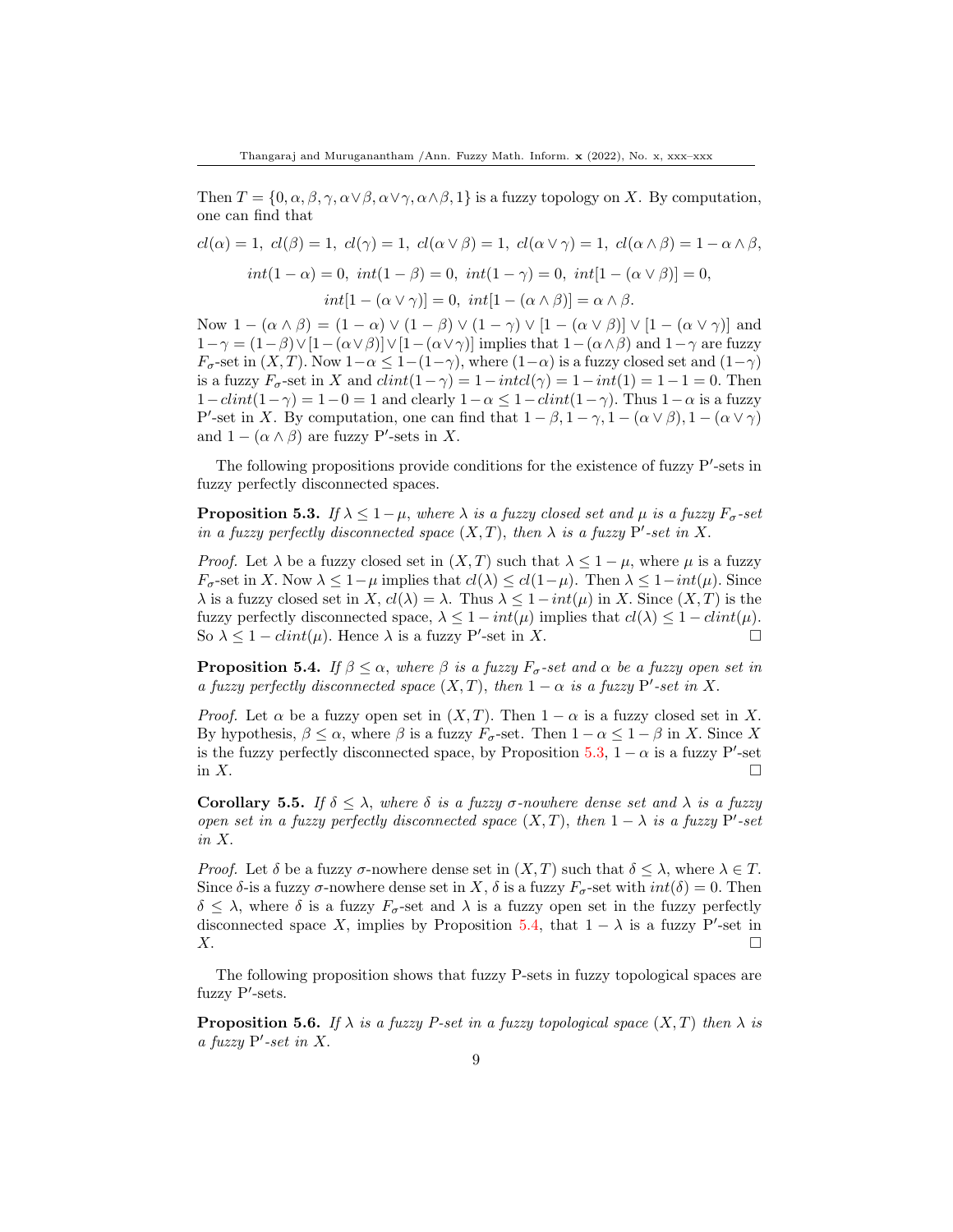*Proof.* Let  $\lambda$  be a fuzzy closed set in  $(X, T)$  such that  $\lambda \leq 1 - \mu$  in X, where  $\mu$ is a fuzzy  $F_{\sigma}$ -set in X. Since  $\lambda$  is a fuzzy P-set in X,  $\lambda \leq 1 - cl(\mu)$  in X. Now  $clint(\mu) \leq cl(\mu)$  implies that  $1-cl(\mu) \leq 1-clint(\mu)$ . Then  $\lambda \leq 1-clint(\mu)$ . Thus for  $\lambda \leq 1 - \mu$  in  $X, \lambda \leq 1 - \dim(\mu)$ . So  $\lambda$  is a fuzzy P'-set in X.

Remark 5.7. The converse of the above proposition need not be true. That is, a fuzzy P'-set in a fuzzy topological space need not be a fuzzy P-set, since it need not be that  $cl(\mu) \leq clint(\mu)$  in a fuzzy topological space.

The following proposition gives a condition for fuzzy  $P'$ -sets to become fuzzy P-sets in fuzzy topological spaces.

**Proposition 5.8.** If  $\lambda$  is a fuzzy P'-set in a fuzzy topological space  $(X, T)$  in which fuzzy  $F_{\sigma}$  sets are fuzzy open, then  $\lambda$  is a fuzzy P-set in X.

Proof. Let  $\lambda$  be a fuzzy P'-set in  $(X, T)$  and then  $\lambda$  is a fuzzy closed set in X. Suppose that  $\lambda \leq 1 - \mu$ , in X, where  $\mu$  is a fuzzy  $F_{\sigma}$ -set in X. Since  $\lambda$  is a fuzzy P'-set in X,  $\lambda \leq 1-clint(\mu)$  in X. By hypothesis, the fuzzy  $F_{\sigma}$ -set  $\mu$  is a fuzzy open set in X. Then  $int(\mu) = \mu$ . Thus  $cl(\mu) = cl(\mu)$ . So  $\lambda \leq 1-clint(\mu) = cl(\mu)$  in X. Hence for  $\lambda \leq 1 - \mu$ , in  $(X, T)$ ,  $\lambda \leq 1 - cl(\mu)$ . Therefore  $\lambda$  is a fuzzy P-set in X.  $\Box$ 

**Proposition 5.9.** If  $\lambda$  is a fuzzy P'-set in a fuzzy topological space  $(X, T)$  such that  $\lambda + \mu \leq 1$ , where  $\mu$  is a fuzzy  $F_{\sigma}$ -set in X, then  $\lambda + \text{clint}(\mu) \leq 1$  in X.

*Proof.* Let  $\lambda$  be a fuzzy P'-set in  $(X, T)$  such that  $\lambda + \mu \leq 1$ , where  $\mu$  is a fuzzy  $F_{\sigma}$ -set in X. Then  $\lambda \leq 1 - \mu$ . Since  $\lambda$  be a fuzzy P'-set in X,  $\lambda \leq 1 - \dim(\mu)$ . Thus  $\lambda + \text{clint}(\mu) \leq 1$  in X.

<span id="page-9-0"></span>**Proposition 5.10.** If  $\lambda$  is a fuzzy P'-set in a fuzzy topological space  $(X, T)$  and  $\lambda \leq \delta$ , where  $\delta$  is a fuzzy  $G_{\delta}$ -set in X, then  $\delta$  is a fuzzy somewhere dense set in X.

*Proof.* Let  $\lambda$  be a fuzzy P'-set in  $(X, T)$ . Suppose that  $\lambda \leq \delta$ , where  $\delta$  is a fuzzy  $G_{\delta}$ -set in X. Then  $\lambda \leq 1-(1-\delta)$  and  $1-\delta$  is a fuzzy  $F_{\sigma}$ -set in X. Since  $\lambda$  is a fuzzy P'-set,  $\lambda \leq 1-(1-\delta)$  implies that  $\lambda \leq 1-clint(1-\delta)$  in X. Thus  $\lambda \leq 1-[1-intcl(\delta)].$ So  $\lambda \leq intcl(\delta)$ . If  $intcl(\delta) = 0$ , then  $\lambda = 0$  a contradiction to  $\lambda$  being a non-zero fuzzy set in X. Hence  $intcl(\delta) \neq 0$  in X. Therefore  $\delta$  is a fuzzy somewhere dense set in  $X$ .

Corollary 5.11. If  $\lambda$  is a fuzzy P'-set in a fuzzy topological space  $(X, T)$ , then there is no fuzzy nowhere dense fuzzy  $G_{\delta}$ -set  $\delta$  in X such that  $\lambda \leq \delta$ .

Proof. Let  $\lambda$  be a fuzzy P'-set in  $(X, T)$  such that  $\lambda \leq \delta$ , where  $\delta$  is a fuzzy  $G_{\delta}$ -set in X. Then by Proposition [5.10,](#page-9-0)  $\delta$  is a fuzzy somewhere dense set in X. Thus  $intcl(\delta) \neq 0$  in  $(X, T)$ . So  $\delta$  is not a fuzzy nowhere dense set in X. Hence there is no fuzzy nowhere dense fuzzy  $G_{\delta}$ -set  $\delta$  in X such that  $\lambda \leq \delta$ .

Remark 5.12. From the above proposition one will have the following result: "If  $\lambda$  is a fuzzy P'-set in a fuzzy topological space  $(X, T)$  and  $\lambda \leq \delta$ , where  $\delta$  is a fuzzy  $G_{\delta}$ -set in X, then  $\delta$  is not a fuzzy nowhere dense set in X."

The following proposition gives a condition for the fuzzy co- $\sigma$ -boundary sets in fuzzy perfectly disconnected spaces to become fuzzy  $P'$ -sets.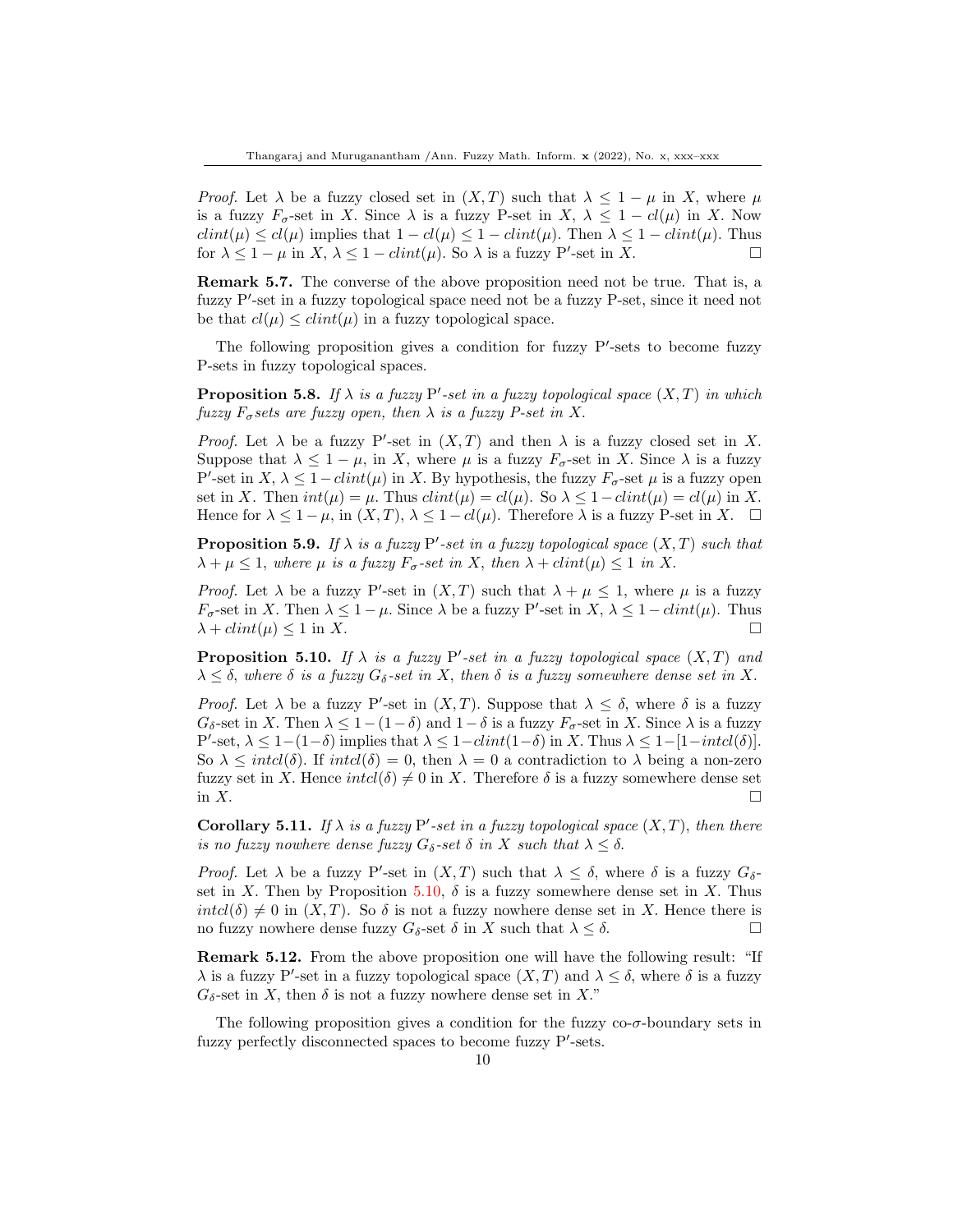**Proposition 5.13.** If a fuzzy co- $\sigma$ -boundary set  $\alpha$  is a fuzzy closed set in a fuzzy perfectly disconnected space  $(X, T)$ , then  $\alpha$  is a fuzzy P'-set in X.

*Proof.* Let  $\alpha$  be a fuzzy co- $\sigma$ -boundary set in  $(X, T)$  such that  $cl(\alpha) = \alpha$ . Since X is the fuzzy perfectly disconnected space, by Theorem [2.9,](#page-2-4) there exists a fuzzy  $G_{\delta}$ -set δ in X such that  $\alpha \leq \delta$ . Then  $1 - \delta \leq 1 - \alpha$ , where  $1 - \delta$  is a fuzzy  $F_{\sigma}$ -set and  $1 - \alpha$ is a fuzzy open set in X. Thus by Proposition [5.4,](#page-8-1)  $1 - (1 - \alpha)$  is a fuzzy P'-set in X. So  $\alpha$  is a fuzzy P'-set in X.

The following proposition gives a condition under which fuzzy  $\cos \sigma$ -boundary sets in fuzzy perfectly disconnected spaces are not fuzzy  $P'$ -sets.

**Proposition 5.14.** If  $\alpha$  is a fuzzy co- $\sigma$ -boundary set in a fuzzy perfectly disconnected and fuzzy weakly Baire space  $(X, T)$ , then  $\alpha$  is not a fuzzy P'-set in X.

*Proof.* Let  $\alpha(\neq 1)$  be a fuzzy co- $\sigma$ -boundary set in  $(X,T)$ . Since  $(X,T)$  is the fuzzy weakly Baire space, by Theorem [2.10,](#page-2-5)  $cl(\alpha) = 1$  for the fuzzy co- $\sigma$ -boundary set  $\alpha$ in X. Then  $cl(\alpha) \neq \alpha$ . Thus  $\alpha$  is not a fuzzy closed set in X. So  $\alpha$  is not a fuzzy  $\rm P'$  $\Box$  -set in X.

Remark 5.15. In view of the above proposition, one will have the following result: "If the fuzzy  $co- $\sigma$ -boundary sets are fuzzy dense sets in fuzzy perfectly disconnected$ spaces, then the fuzzy  $co- $\sigma$ -boundary sets are not fuzzy P'-sets".$ 

The following proposition gives a condition for fuzzy closed sets in fuzzy perfectly disconnected spaces to become fuzzy  $P'$ -sets by means of fuzzy co- $\sigma$ -boundary sets.

**Proposition 5.16.** If  $\alpha \leq \beta$ , where  $\beta$  is a fuzzy co- $\sigma$ -boundary set and  $\alpha$  is a fuzzy closed set in a fuzzy perfectly disconnected space  $(X, T)$ , then  $\alpha$  is a fuzzy P'-set in X.

*Proof.* Let  $\beta$  be a fuzzy co- $\sigma$ -boundary set in  $(X,T)$ . Since  $(X,T)$  is the fuzzy perfectly disconnected space, by Theorem [2.9,](#page-2-4) there exists a fuzzy  $G_{\delta}$ -set  $\delta$  in X such that  $\beta \leq \delta$ . Then  $\beta \leq 1 - (1 - \delta)$ . Let  $\mu = 1 - \delta$  and then  $\mu$  is a fuzzy  $F_{\sigma}$ -set in X. Then by hypothesis,  $\alpha \leq \beta$ . Thus  $\alpha \leq 1 - \mu$  in X. Since  $(X, T)$  is the fuzzy perfectly disconnected space, by Proposition [5.3,](#page-8-0)  $\alpha$  is a fuzzy P'-set in X.

**Proposition 5.17.** If  $\lambda \leq 1 - \mu$ , where  $\lambda$  is a fuzzy closed set and  $\mu$  is a fuzzy σ-nowhere dense set in a fuzzy perfectly disconnected space (X, T), then λ is a fuzzy  $P'$ -set in X.

*Proof.* Suppose that  $\lambda \leq 1 - \mu$ , where  $\mu$  is a fuzzy  $\sigma$ -nowhere dense set and  $\lambda$  is a fuzzy closed set in  $(X, T)$ . Since  $\mu$  is a fuzzy  $\sigma$ -nowhere dense set in X,  $\mu$  is a fuzzy  $F_{\sigma}$ -set in X with  $int(\mu) = 0$ . Since  $(X, T)$  is the fuzzy perfectly disconnected space, by Proposition [5.3,](#page-8-0)  $\lambda$  is a fuzzy P'-set in X.

**Proposition 5.18.** If  $\mu \leq \lambda$ , where  $\mu$  is a fuzzy  $F_{\sigma}$ -set and  $\lambda$  is a fuzzy open set in a fuzzy perfectly disconnected space  $(X, T)$ , then  $clint(\mu) \neq 1$  in X.

*Proof.* Suppose that  $\mu \leq \lambda$ , where  $\mu$  is a fuzzy  $F_{\sigma}$ -set and  $\lambda \in T$  in X. Since X is the fuzzy perfectly disconnected space, by Proposition [5.4,](#page-8-1)  $1 - \lambda$  is a fuzzy P'-set in X. Now  $\mu \leq \lambda$  implies that  $1 - \lambda \leq 1 - \mu$  in X. Since  $\mu$  is a fuzzy  $F_{\sigma}$ -set,  $1 - \mu$  is a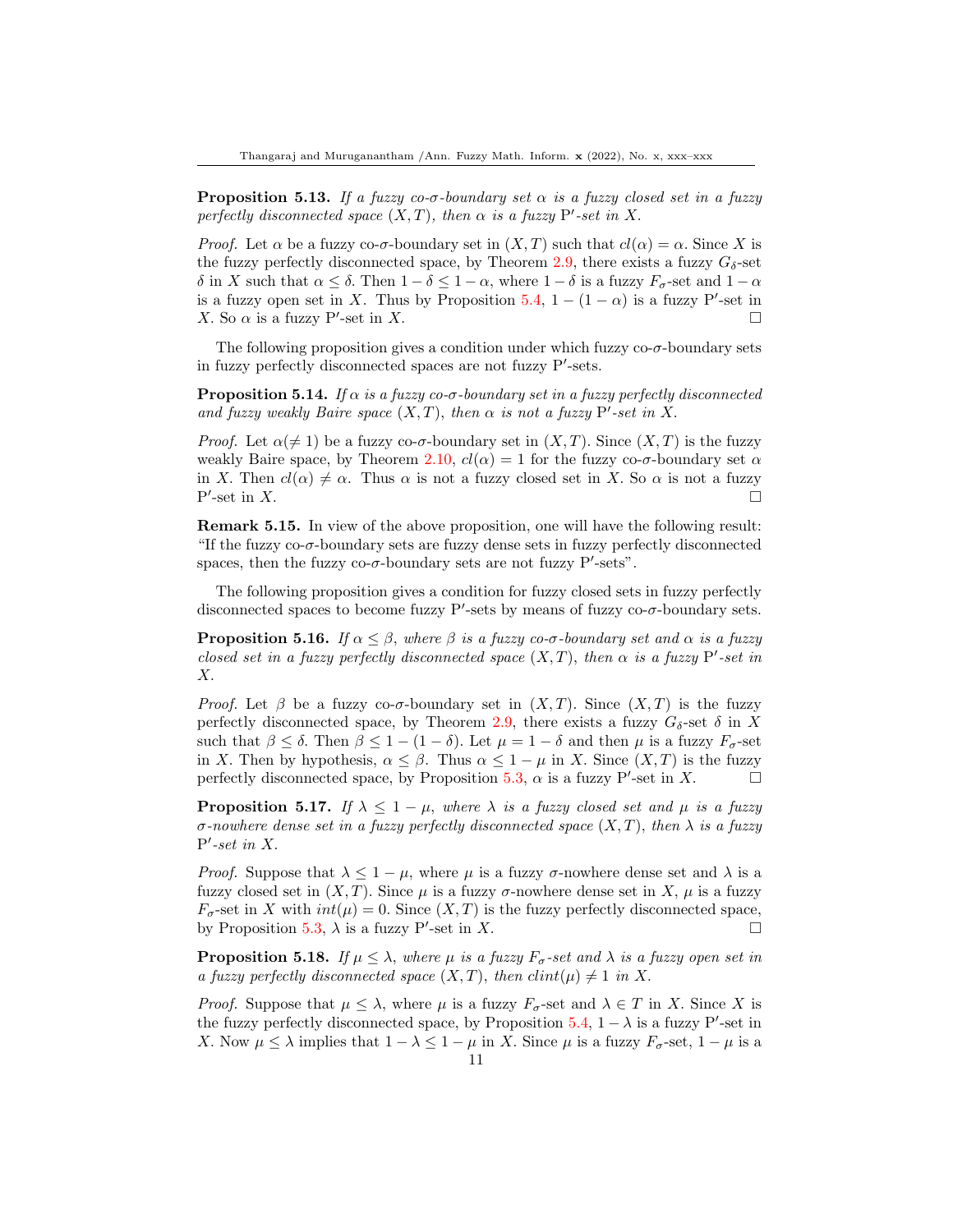fuzzy  $G_{\delta}$ -set in X. Then, by Proposition [5.10,](#page-9-0) 1 –  $\mu$  is a fuzzy somewhere dense set in X. Thus intcl(1−µ)  $\neq 0$  in X. So 1−clint(µ)  $\neq 0$ . Hence clint(µ)  $\neq 1$  in X.  $\Box$ 

**Proposition 5.19.** If  $\lambda$  is a fuzzy closed set in a fuzzy topological space  $(X, T)$  such that  $\lambda \leq 1 - \mu$  in X, where  $\mu$  is a fuzzy  $F_{\sigma}$ -set and fuzzy pre-closed set in a fuzzy topological space X, then  $\lambda$  is a fuzzy P'-set in X.

*Proof.* Suppose that  $\lambda \leq 1 - \mu$  in  $(X, T)$ . Then  $\mu \leq 1 - \lambda$  in X. Since  $\mu$  is a fuzzy preclosed set,  $clint(\mu) \leq \mu$  in X. Now  $clint(\mu) \leq \mu \leq 1-\lambda$  implies that  $clint(\mu) \leq 1-\lambda$ . Then  $\lambda \leq 1 - \text{clint}(\mu)$  in X. Thus for  $\lambda \leq 1 - \mu$ , in X,  $\lambda \leq 1 - \text{clint}(\mu)$ . Thus  $\lambda$  is a fuzzy P'-set in X.

**Proposition 5.20.** If  $clint(\mu) = cl(\mu)$ , for the fuzzy  $F_{\sigma}$ -set in a fuzzy topological space  $(X,T)$  and  $\lambda$  is a fuzzy P'-set in X such that  $\lambda \leq 1 - \mu$ , then  $\lambda$  is a fuzzy P-set in X.

*Proof.* Let  $\lambda$  be a fuzzy P'-set in  $(X, T)$  such that  $\lambda \leq 1 - \mu$  in X, where  $\mu$  is a fuzzy  $F_{\sigma}$ -set in X. Since  $\lambda$  is a fuzzy P'-set in X,  $\lambda \leq 1-clint(\mu)$  in X. Then by hypothesis,  $clint(\mu) = cl(\mu)$  for the fuzzy  $F_{\sigma}$ -set  $\mu$ . Thus  $\lambda \leq 1 - cl(\mu)$  in X. So  $\lambda$ is a fuzzy P-set in X.

### 6. FUZZY P'-SETS AND OTHER FUZZY TOPOLOGICAL SPACES

The following proposition gives a condition for fuzzy closed  $F_{\sigma}$ -sets in fuzzy F'spaces to become fuzzy  $P'$ -sets.

<span id="page-11-0"></span>**Proposition 6.1.** If  $\lambda$  is a fuzzy closed  $F_{\sigma}$ -set in a fuzzy F'-space  $(X,T)$  such that  $\lambda + \mu \leq 1$ , where  $\mu$  is a fuzzy  $F_{\sigma}$ -set in X, then  $\lambda$  is a fuzzy P'-set in X.

*Proof.* Suppose that  $\lambda + \mu \leq 1$ , where  $\lambda$  is a fuzzy closed  $F_{\sigma}$ -set and  $\mu$  is a fuzzy  $F_{\sigma}$ -set in X. Then  $\lambda \leq 1 - \mu$  in X. Since X is a fuzzy F'-space,  $\lambda \leq 1 - \mu$  implies that  $cl(\lambda) \leq 1-cl(\mu)$ . Since  $\lambda$  is a fuzzy closed set,  $\lambda = cl(\lambda)$ . Then  $\lambda \leq 1-cl(\mu)$ , in X. Now  $int(\mu) \leq \mu$  implies that  $clint(\mu) \leq cl(\mu)$  and  $1-cl(\mu) \leq 1-clint(\mu)$  and  $\lambda \leq 1 - \text{clint}(\mu)$  in X. Thus  $\lambda \leq 1 - \mu$  implies that  $\lambda \leq 1 - \text{clint}(\mu)$  in X. So  $\lambda$  is a fuzzy P'-set in  $X$ .

**Proposition 6.2.** If  $\lambda$  is a fuzzy P'-set in a fuzzy hyperconnected and fuzzy open hereditarily irresolvable space  $(X, T)$  such that  $\lambda \leq \delta$ , where  $\delta$  is a fuzzy  $G_{\delta}$ -set in X, then  $\delta$  is a fuzzy dense set in X.

*Proof.* Let  $\lambda$  be a fuzzy P'-set in  $(X, T)$  such that  $\lambda \leq \delta$ , where  $\delta$  is a fuzzy  $G_{\delta}$ -set in X. Then by Proposition [5.10,](#page-9-0)  $\delta$  is a fuzzy somewhere dense set in X. Since X is a fuzzy hyperconnected and fuzzy open hereditarily irresolvable space, by Theorem [2.12,](#page-3-1) 1–δ is a fuzzy nowhere dense set in X. Thus  $intcl(1-\delta) = 0$  and  $1-clint(\delta) = 0$ , in X. So  $clint(\delta) = 1$  in X. Since  $clint(\delta) \leq cl(\delta)$ ,  $cl(\delta) = 1$  in X. Hence  $\delta$  is a fuzzy dense set in X.

**Proposition 6.3.** If  $\lambda$  is a fuzzy P'-set in a fuzzy hyperconnected and fuzzy open hereditarily irresolvable and fuzzy globally disconnected space  $(X, T)$  such that  $\lambda \leq \delta$ , where  $\delta$  is a fuzzy  $G_{\delta}$ -set in X, then  $\delta$  is a fuzzy open set in X.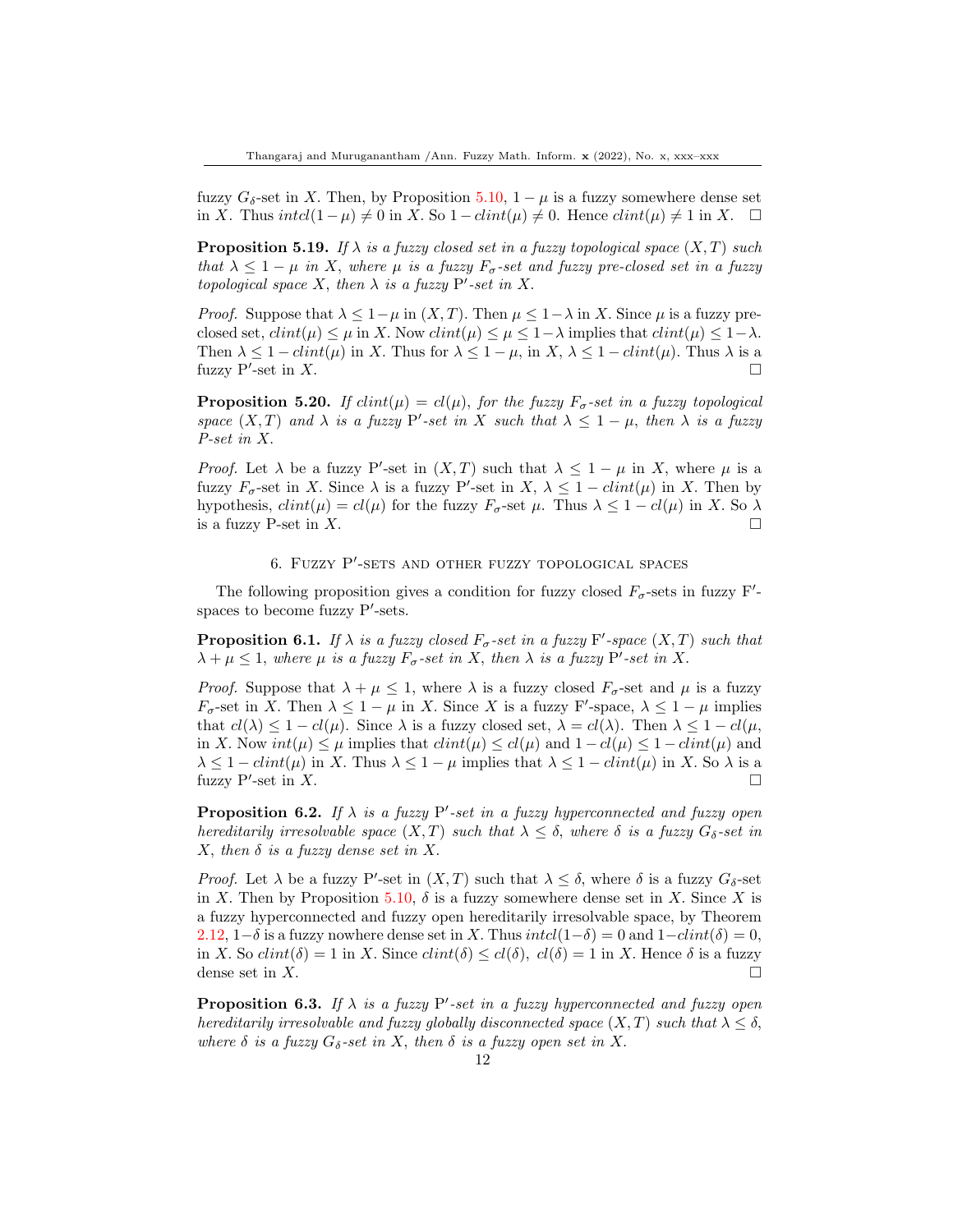*Proof.* Let  $\lambda$  be a fuzzy P'-set in  $(X, T)$  such that  $\lambda \leq \delta$ , where  $\delta$  is a fuzzy  $G_{\delta}$ -set in X. The, by Proposition [5.10,](#page-9-0)  $\delta$  is a fuzzy somewhere dense set in X. Since  $(X, T)$  is the fuzzy hyperconnected and fuzzy open hereditarily irresolvable and fuzzy globally disconnected space, by Theorem [2.13,](#page-3-2)  $\delta$  is a fuzzy open set in X.

<span id="page-12-13"></span>**Proposition 6.4.** If  $\lambda$  is a fuzzy closed  $F_{\sigma}$ -set and  $\mu$  is a fuzzy  $F_{\sigma}$ -set such that  $\lambda \leq 1 - \mu$  in a fuzzy F'-space  $(X, T)$ , then

- (1)  $1 \mu$  is a fuzzy somewhere dense set in X,
- (2)  $clint(\mu) \neq 1$  in X.

*Proof.* (1) Let  $\lambda$  be a fuzzy closed  $F_{\sigma}$ -set and  $\mu$  is a fuzzy  $F_{\sigma}$ -set in X such that  $\lambda \leq 1 - \mu$ . Then  $\lambda + \mu \leq 1$  in X. Since  $(X, T)$  is a fuzzy F'-space, by Proposition [6.1,](#page-11-0)  $\lambda$  is a fuzzy P'-set in X. Since  $\mu$  is a fuzzy  $F_{\sigma}$ -set,  $1 - \mu$  is a fuzzy  $G_{\delta}$ -set in X. Thus  $\lambda \leq 1 - \mu$ , where  $\lambda$  is a fuzzy P'-set and  $1 - \mu$  is a fuzzy  $G_{\delta}$ -set in X. So by Proposition [5.10,](#page-9-0)  $1 - \mu$  is a fuzzy somewhere dense set in X.

(2) From (1),  $1 - \mu$  is a fuzzy somewhere dense set in X. Then  $intcl(1 - \mu) \neq 0$ and  $1-clint(\mu) \neq 0$  in X. Thus  $clint(\mu) \neq 1$  in X.

**Proposition 6.5.** If  $\lambda$  is a fuzzy closed  $F_{\sigma}$ -set and  $\mu$  is a fuzzy  $F_{\sigma}$ -set such that  $\lambda + \mu \leq 1$  in a fuzzy open hereditarily irresolvable and fuzzy F'-space  $(X, T)$ , then  $cl(\mu) \neq 1$  in X.

*Proof.* Let  $\lambda$  be a fuzzy closed  $F_{\sigma}$ -set and  $\mu$  is a fuzzy  $F_{\sigma}$ -set in  $(X,T)$  such that  $\lambda + \mu \leq 1$ . Since X is a fuzzy F'-space, by Proposition [6.4\(](#page-12-13)1),  $1 - \mu$  is a fuzzy somewhere dense set in X. Then  $intcl(1 - \mu) \neq 0$  in X. Since X is a fuzzy open hereditarily irresolvable space,  $int(l-\mu) \neq 0$  implies that  $int(1-\mu) \neq 0$  in  $(X,T)$ . Thus  $1 - cl(\mu) \neq 0$ . So  $cl(\mu) \neq 1$  in X. Hence  $\mu$  is not a fuzzy dense set in X.  $\square$ 

#### **REFERENCES**

- <span id="page-12-0"></span>[1] L. A. Zadeh, Fuzzy sets, Information and Control 8 (1965) 338–353.
- <span id="page-12-1"></span>[2] C. L. Chang, Fuzzy topological spaces, J. Math. Anal. Appl. 24 (1968) 182–190.
- <span id="page-12-2"></span>[3] A. I. Veksler, P-Sets in topological spaces, Dokl. Akad. Nauk SSSR 193 (3) (1970) 510–513.
- <span id="page-12-3"></span>[4] A. I. Veksler, P'-points, P'-sets, P'-spaces. A new class of order-continuous measures and functionals, Doki. Akad. Nauk. SSSR 212 9 (1) (1973) 789–792.
- <span id="page-12-4"></span>[5] Robert E. Atalla, On fuzzy P-sets and F'- spaces, Proceeding of the American Mat. Society 46 (1) (1974) 125–134.
- <span id="page-12-5"></span>[6] G. Senel, Soft topology generated by L-soft sets, J. of New Theory  $4$  (24) (2018) 88–100.
- <span id="page-12-6"></span>[7] G. Senel, A new approch to Hausdorff space Theory via soft sets, Mathematical problems in engineering 2016 (9) (2016) 1-6 <https://doi.org/10.1155/2016/2196743>.
- <span id="page-12-7"></span>[8] G. Senel and N. Cagman, Soft topological subspaces, Ann. Fuzzy Math. Inform. 10 (4) (2015) 525–535.
- <span id="page-12-8"></span>[9] G. Sienel and N. Cagman, Soft closed sets on soft bitopological space, Journal of new results in science 3 (5) (2014) 57–66.
- <span id="page-12-9"></span>[10] G. Şenel, J. G. Lee and K. Hur, Distance and similarity measures for Octahedran sets and their application to MCGDM problems, Mathematcs 8 1690.
- <span id="page-12-10"></span>[11] J. G. Lee, G. Senel, P. K. Lim, J. Kim, K. Hur, Octahedran sets, Ann. Fuzzy Math. Inform. 19 (3) (2020) 211–238.
- <span id="page-12-11"></span>[12] K. K. Azad, On fuzzy semicontinuity, fuzzy almost continuity and fuzzy weakly continuity, J. Math. Anal. Appl. 82 (1981) 14–32.
- <span id="page-12-12"></span>[13] G. Thangaraj and G. Balasubramanian, On somewhat fuzzy continuous functions, J. Fuzzy Math. 11(2) (2003) 725–736.